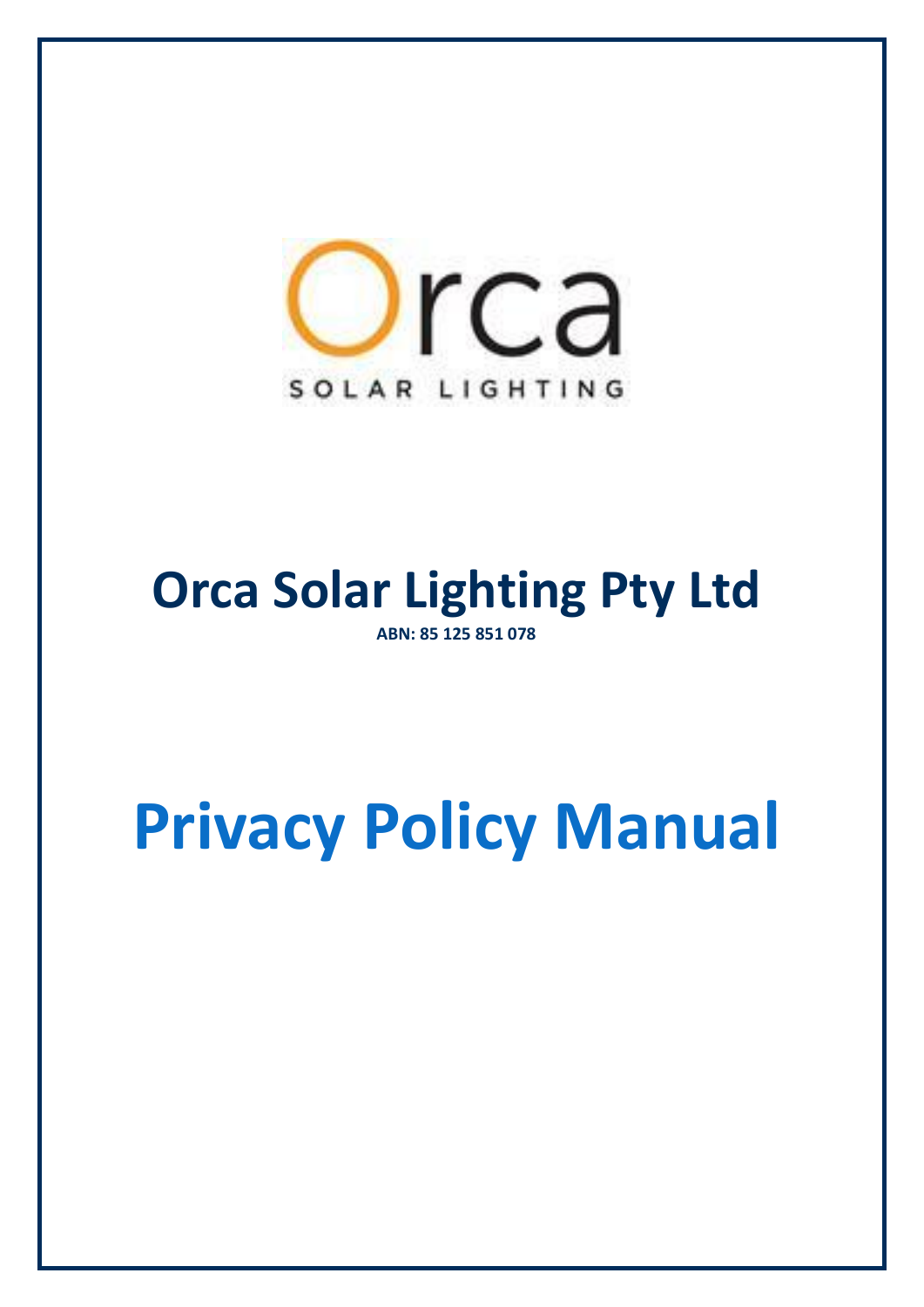# **Table of Contents**

| 1.  | <i><b>Introduction</b></i><br><u> 1980 - Johann Barbara, martxa alemaniar amerikan a</u>            | Page 2  |
|-----|-----------------------------------------------------------------------------------------------------|---------|
| 2.  | Australian Privacy Principles (APP's) and NDB __________________________________                    | Page 3  |
| 3.  |                                                                                                     | Page 4  |
| 4.  | Types Of Personal Information That Is Collected & Held _______________                              | Page 4  |
| 5.  | Procedures and responding to potential breaches of Privacy <b>Fright</b>                            | Page 6  |
| 6.  | Purposes For Which Information Is Collected, Held, Used And Disclosed _                             | Page 8  |
| 7.  | How An Individual May Access Personal Information Held, And How                                     |         |
|     | They May Seek Correction Of Such Information ___________________________________                    | Page 9  |
| 8.  | How An Individual May Complain About A Breach Of The APP, And                                       |         |
|     |                                                                                                     | Page 10 |
| 9.  | Will Personal Information Be Disclosed To Overseas Recipients __________                            | Page 11 |
| 10. | Availability Of This Privacy Policy Manual [1945] [1945] Availability Of This Privacy Policy Manual | Page 11 |
| 11. |                                                                                                     | Page12  |
| 12. | Appendix A                                                                                          | Page13  |

**DISCLAIMER:** Subject to any applicable law which cannot be excluded and to all provision implied by statute which cannot be excluded, EC Credit Control (Aust) Pty Ltd accepts no responsibility for any loss, damage, cost or expense (whether direct or implied) incurred by you as a result of any error, omission or misrepresentation in any information in this manual.

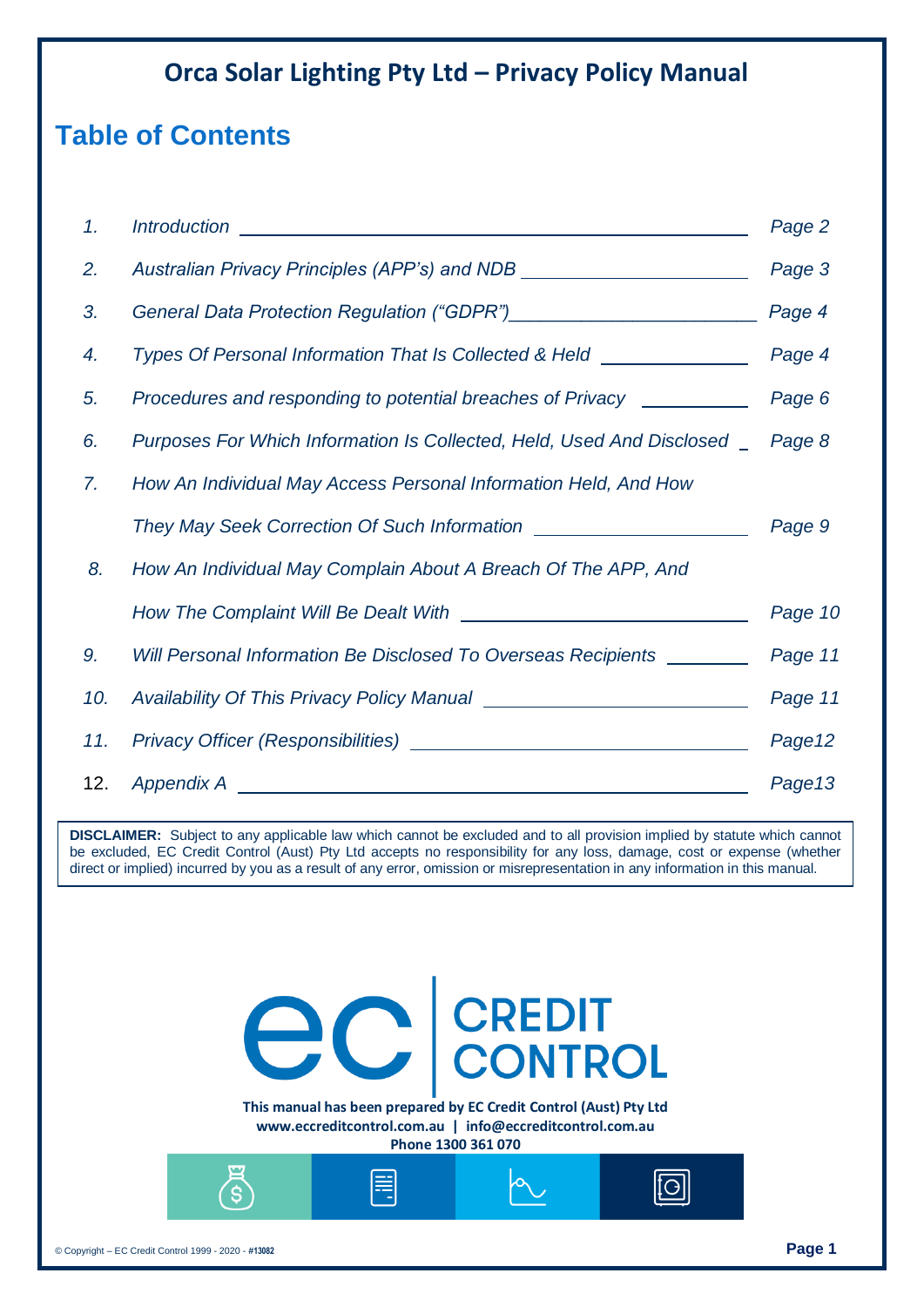# **1. Introduction**

From 12 March 2014, the Australian Privacy Principles (APP's) replaced the National Privacy Principles and Information Privacy Principles and were inserted into the Privacy Act 1988 ("the Act") at schedule 1. These principles apply to private sector organisations who deal with information relating to individuals. This legislation is designed to protect personal information about individuals and sets in place a framework and guidelines about how to deal with this information. APP 1.3 requires an APP entity to have a clearly expressed and up-to-date APP privacy policy describing how it manages personal information. Further in February 2018, the Notifiable Data Breaches ("NDB") Scheme was introduced under Part IIIC of the Act. The NDB establishes requirements and compliance mechanisms for entities in responding to data breaches.

As at 25 May 2018, the EU General Data Protection Regulation ("GDPR") was introduced providing increased transparency for data protection for all businesses transferring data to the Europe Union. While the GDPR and the APP share some similarities, Orca Solar Lighting Pty Ltd is providing robust privacy policies and procedures for its staff and clients. This includes ensuring that it conforms to all required APP's including the provision of a clearly expressed and readily available Privacy Policy. This is completed by the provision of this Privacy Policy Manual.

An APP privacy policy is a key tool for meeting APP 1's requirements.

To assist with this compliance, Orca Solar Lighting Pty Ltd ensures that all of its staff members adhere to these policies and procedures. Any breaches of these policies and procedures must be reported to the relevant staff member's manager or supervisor immediately so that any appropriate measures can be taken to mitigate any issues surrounding an identified breach.

Every staff member of Orca Solar Lighting Pty Ltd who handles personal information is required to have an understanding of the Australian Privacy Principles (APP's), the Act and the GDPR, where necessary. Where a more detailed knowledge of Orca Solar Lighting Pty Ltd's rights and responsibilities is required, the Privacy Officer will be able to provide assistance.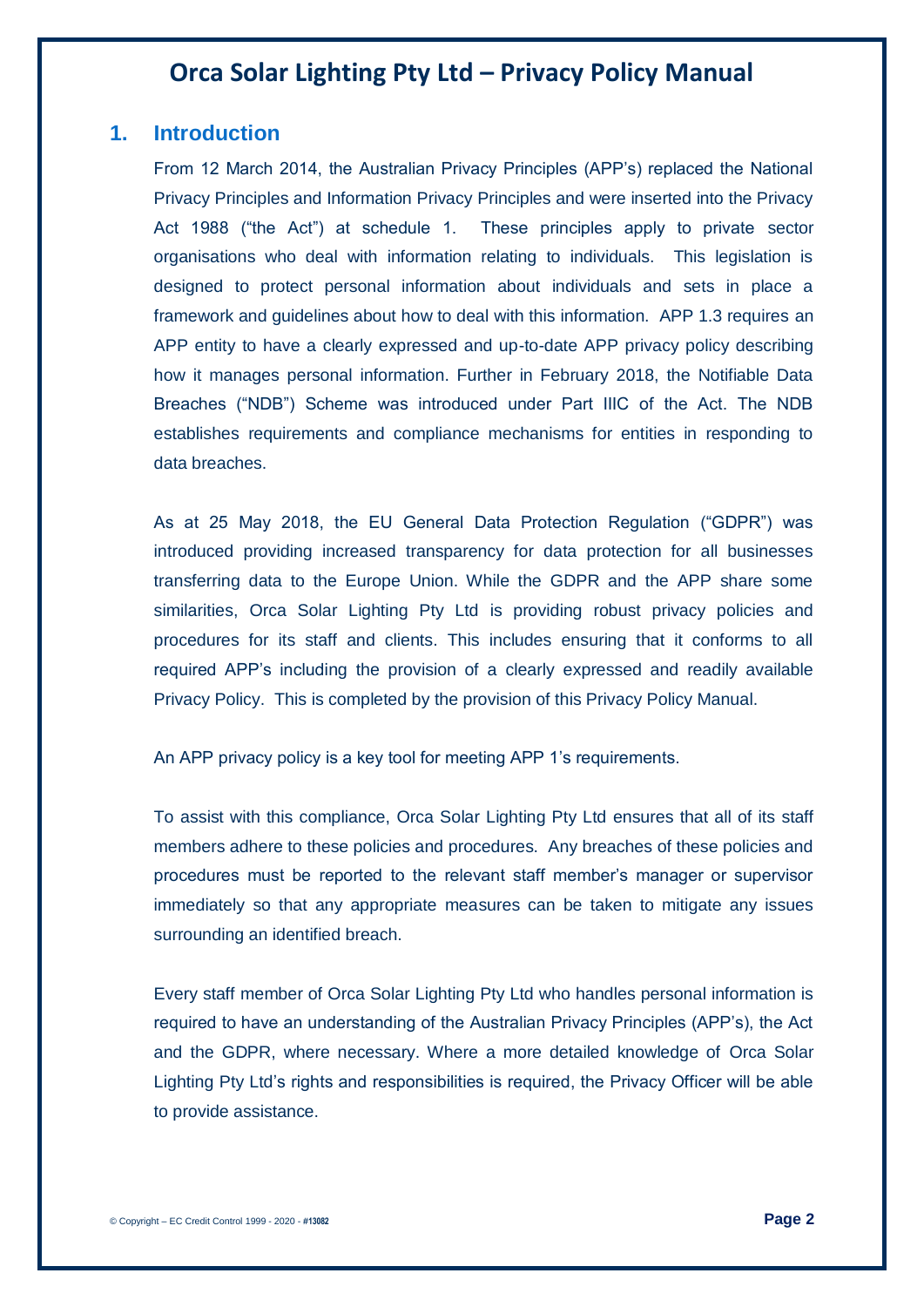All staff are encouraged to discuss privacy issues with the nominated Privacy Officer. **Review**

Formal review of this privacy policy shall be undertaken on a 6 monthly basis with the details of this review recorded by the Privacy Officer.

# **2. Australian Privacy Principles (APP's)**

The Privacy Act 1988 and the Credit Reporting Privacy Code 2014 places obligations and responsibilities on employers and employees to ensure that information collected from individuals is collected, retained and used in line with the APP's. Orca Solar Lighting Pty Ltd shall abide by the following APP's at all times:

## **APP No.**

## *Part 1 – Consideration of personal information privacy*

- APP 1 Open and transparent management of personal information
- APP 2 Anonymity and pseudonymity

## *Part 2 – Collection of personal information*

- APP 3 Collection of solicited personal information
- APP 4 Dealing with unsolicited personal information
- APP 5 Notification of the collection of personal information

## *Part 3 – Dealing with personal information*

- APP 6 Use or disclosure of personal information
- APP 7 Direct marketing
- APP 8 Cross-border disclosure of personal information
- APP 9 Adoption, use or disclosure of government related identifiers

## *Part 4 – Integrity of personal information*

- APP 10 Quality of personal information
- APP 11 Security of personal information

## *Part 5 – Access to, and correction of, personal information*

- APP 12 Access to personal information
- APP 13 Correction of personal information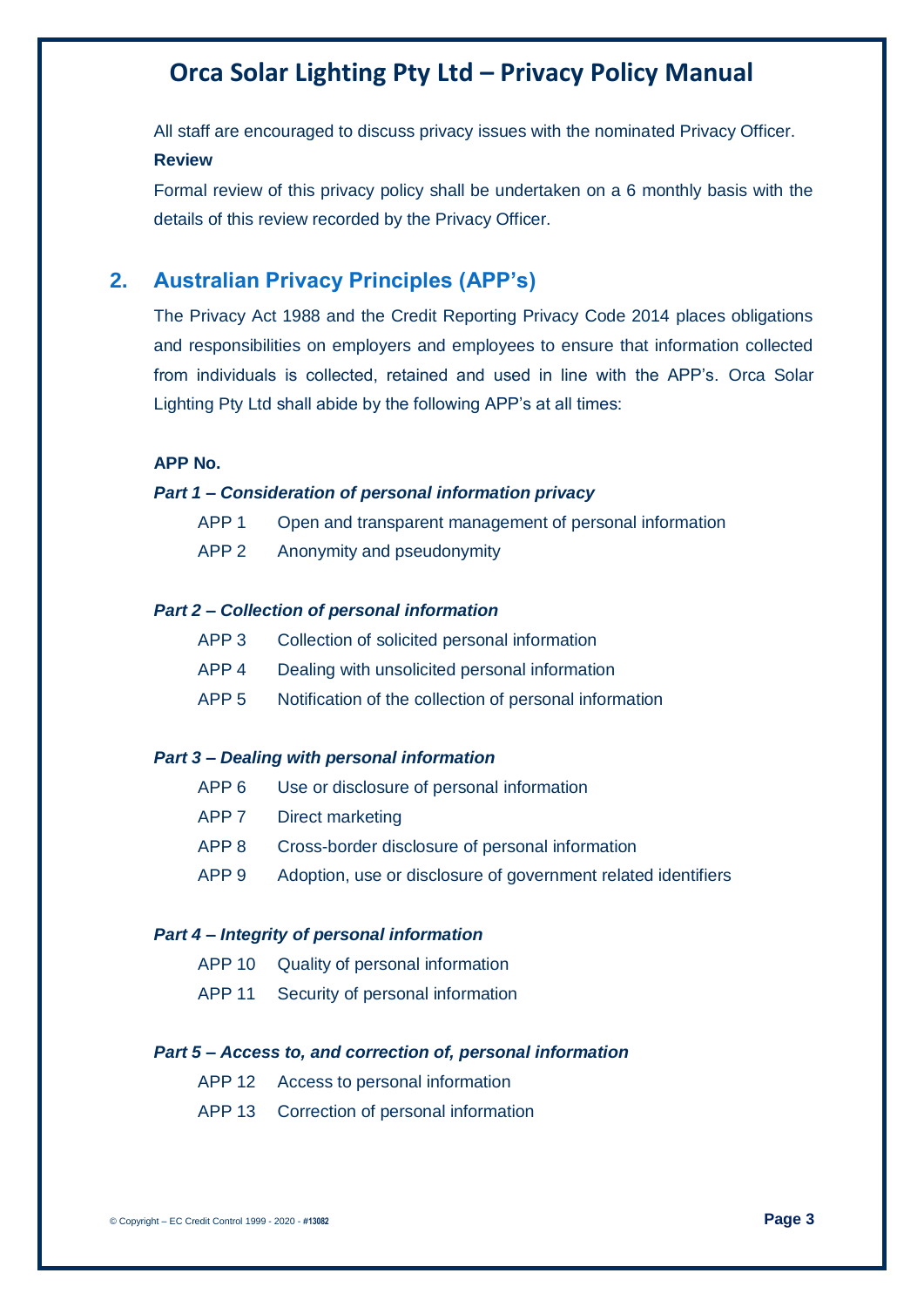Further information regarding the APP's can be obtained from the office of the Australian Information Commissioner at www.oaic.gov.au.

A copy of the APP's as produced by the Office of the Australian Information Commissioner is attached as Appendix A. The NDB forms part of the Act as a new implemented scheme for companies to advise its clients, in the event of a potential data breach that is likely to result in serious harm to any individuals whose personal information is involved in the breach. Orca Solar Lighting Pty Ltd's Privacy Policy Manual provides a data breach preparation and response to any potential breaches to ensure compliance under the NDB and the Act.

# **3. General Data Protection Regulation ("GDPR")**

Upon the implementation of the GDPR on 25 May 2018, Orca Solar Lighting Pty Ltd has updated the way they use and collect personal data from residents in the EU. This involves, identifying Orca Solar Lighting Pty Ltd's data protection officer ("Privacy Officer"), how clients can contact the Privacy Officer and identifying the process of transferring client's personal information. Further, the implementation of cookies notices on Orca Solar Lighting Pty Ltd's website has been activated to ensure Orca Solar Lighting Pty Ltd's clients have adequate protection in providing consent to Orca Solar Lighting Pty Ltd withholding their personal data.

# **4. Types of Personal Information That is Collected, Used, Processed & Held**

Orca Solar Lighting Pty Ltd collects personal information for a variety of reasons. This personal information will be collected in the normal course of business and will relate to Goods and/or Services that are provided by Orca Solar Lighting Pty Ltd to clients. This information collected will be done so in the course of business where the client is a customer of Orca Solar Lighting Pty Ltd or when the client acts as a guarantor for another person or company that is a client of Orca Solar Lighting Pty Ltd. Orca Solar Lighting Pty Ltd will not collect information that is not relevant or sensitive in nature unless it is required in the normal course of business.

The personal information that is collected may include, but will not be limited to the following;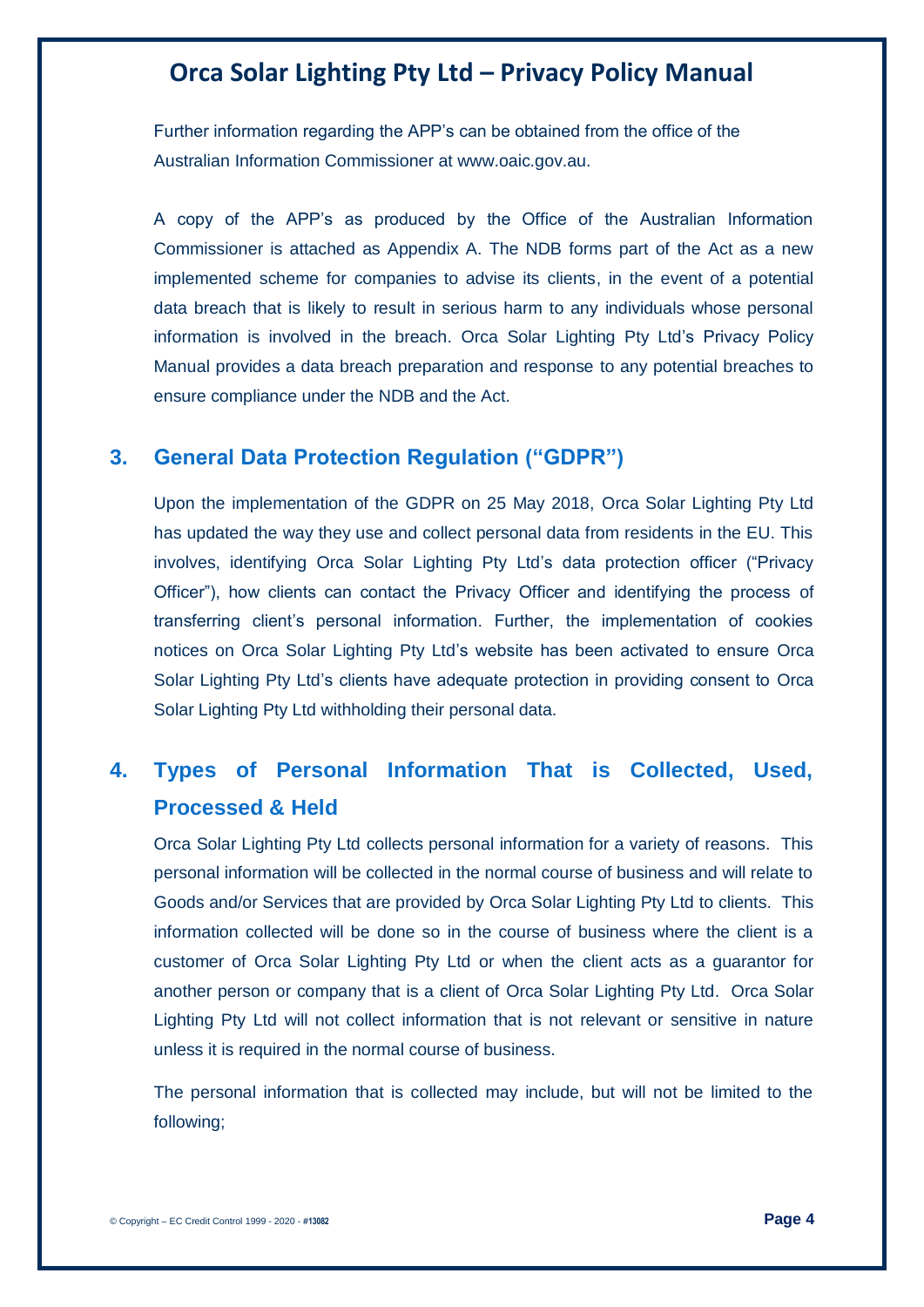- 1/ Full name
- 2/ Address
- 3/ Date of birth
- 4/ Credit references if applicable
- 5/ Publically available information which relate to the clients activities in Australia
- 6/ Any information recorded in the National Personal Insolvency Index
- 7/ The client acknowledges that provided the correct Privacy Act disclosures have been made that Orca Solar Lighting Pty Ltd may conduct a credit report on the client for the purposes of evaluating the credit worthiness of the client.
- 8/ Driver's licence details
- 9/ Medical insurance details (if applicable)
- 10/ Electronic contact details including email, Facebook and Twitter details
- 11/ Next of kin and other contact information where applicable

Orca Solar Lighting Pty Ltd ensures that all personal information is held in a secure manner. Where applicable and to the best of Orca Solar Lighting Pty Ltd's knowledge all computers or servers have the required security protections in place to safeguard and protect any personal information that is held by Orca Solar Lighting Pty Ltd.

We use cookies on our website. Cookies are small files which are stored on your computer. They are designed to hold a modest amount of data (including personal information) specific to a particular client and website, and can be accessed either by the web server or the client's computer. In so far as those cookies are not strictly necessary for the provision of Orca Solar Lighting Pty Ltd's services, we will ask you to consent to our use of cookies when you first visit our website.

In the event that you utilise our website for the purpose of purchases/orders, Orca Solar Lighting Pty Ltd agrees to display reference to cookies and /or similar tracking technologies, such as pixels and web beacons (if applicable), and requests consent for Orca Solar Lighting Pty Ltd collecting your personal information which may include:

- (a) IP address, browser, email client type and other similar details;
- (b) Tracking website usage and traffic; and
- (c) Reports are available to Orca Solar Lighting Pty Ltd when Orca Solar Lighting Pty Ltd sends an email to the client, so Orca Solar Lighting Pty Ltd may collect and review that information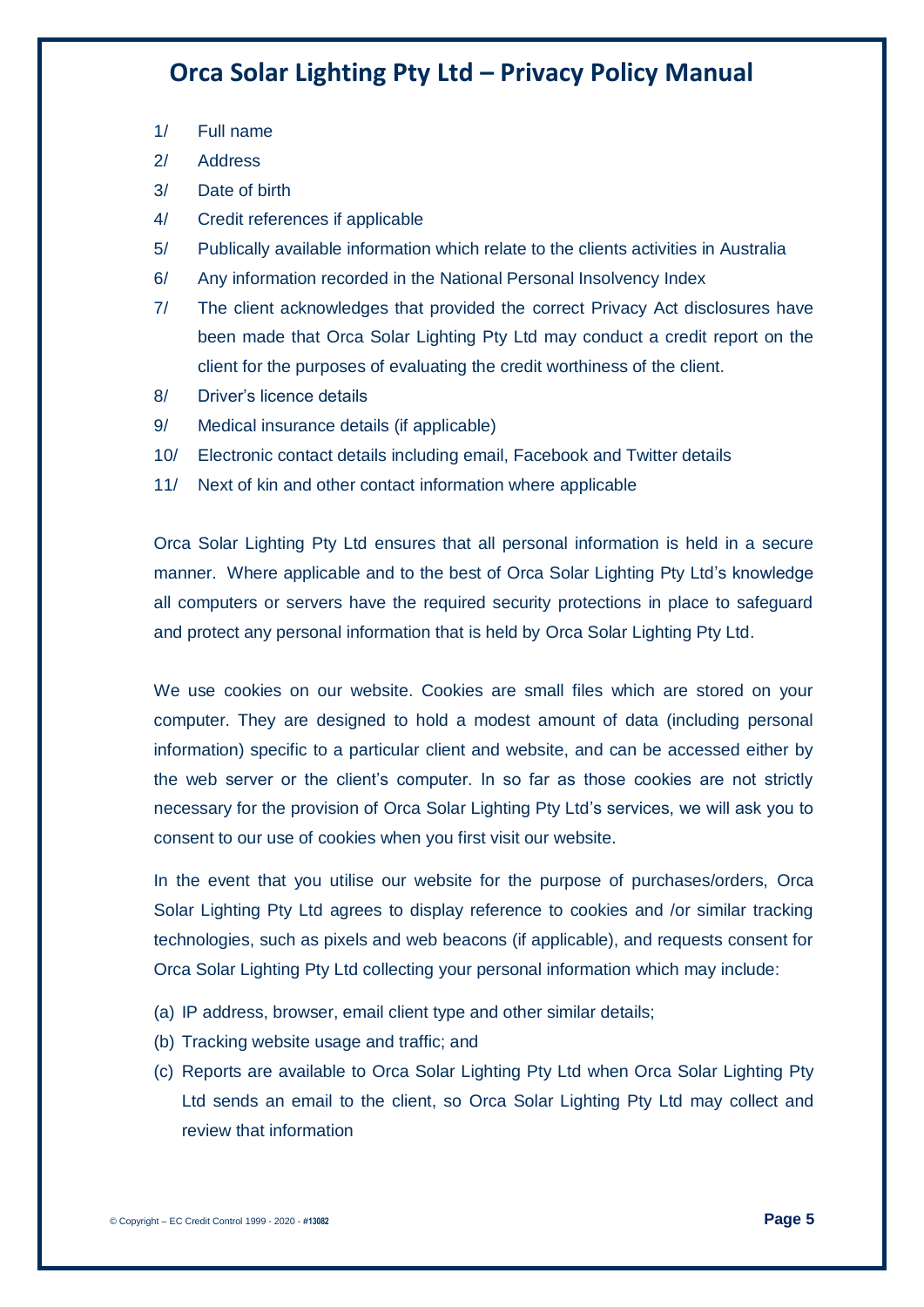If you consent to Orca Solar Lighting Pty Ltd's use of cookies on our website and later wish to withdraw your consent, you may manage and control Orca Solar Lighting Pty Ltd's privacy controls through your browser, including removing cookies by deleting them from your browser history when you leave the site.

Orca Solar Lighting Pty Ltd also regularly conducts internal risk management reviews to ensure that its infrastructure (to the best of its knowledge) is secure and any identifiable risks have been mitigated as much as they can be in the normal course of business.

## **5. Procedures and responding to potential breaches of Privacy**

In accordance with the NDB Orca Solar Lighting Pty Ltd is aware of its responsibilities to notify its clients in the event of a potential data breach that may cause serious harm to clients. Further, in the event the client is located in the Europe Union ("EU"), Orca Solar Lighting Pty Ltd acknowledges that any potential data breaches will be safeguarded by the provisions of the GDPR.

Orca Solar Lighting Pty Ltd will collect and process personal information in the normal course of business. This personal information may be collected and processed, but is not limited to, any of the following methods;

- 1/ Credit applications forms
- 2/ Work authorisation forms, quote forms or any other business documentation
- 3/ Publically available databases that hold information
- 4/ Websites that detail information such as Sensis, Facebook, Google etc
- 5/ By verbally asking you for information as part of normal business practices

Where relevant to data processing as per the GDPR, and in particular where Orca Solar Lighting Pty Ltd uses new technologies, and takes into account the nature, scope, context and purposes of processing and considers that the data processing is likely to result in a high risk to the rights and freedoms of natural persons, the Privacy Officer shall, prior to the processing of personal information, carry out an assessment of impact of the envisaged processing operations on the protection impact assessment. The data protection assessment will be required in instances whereby: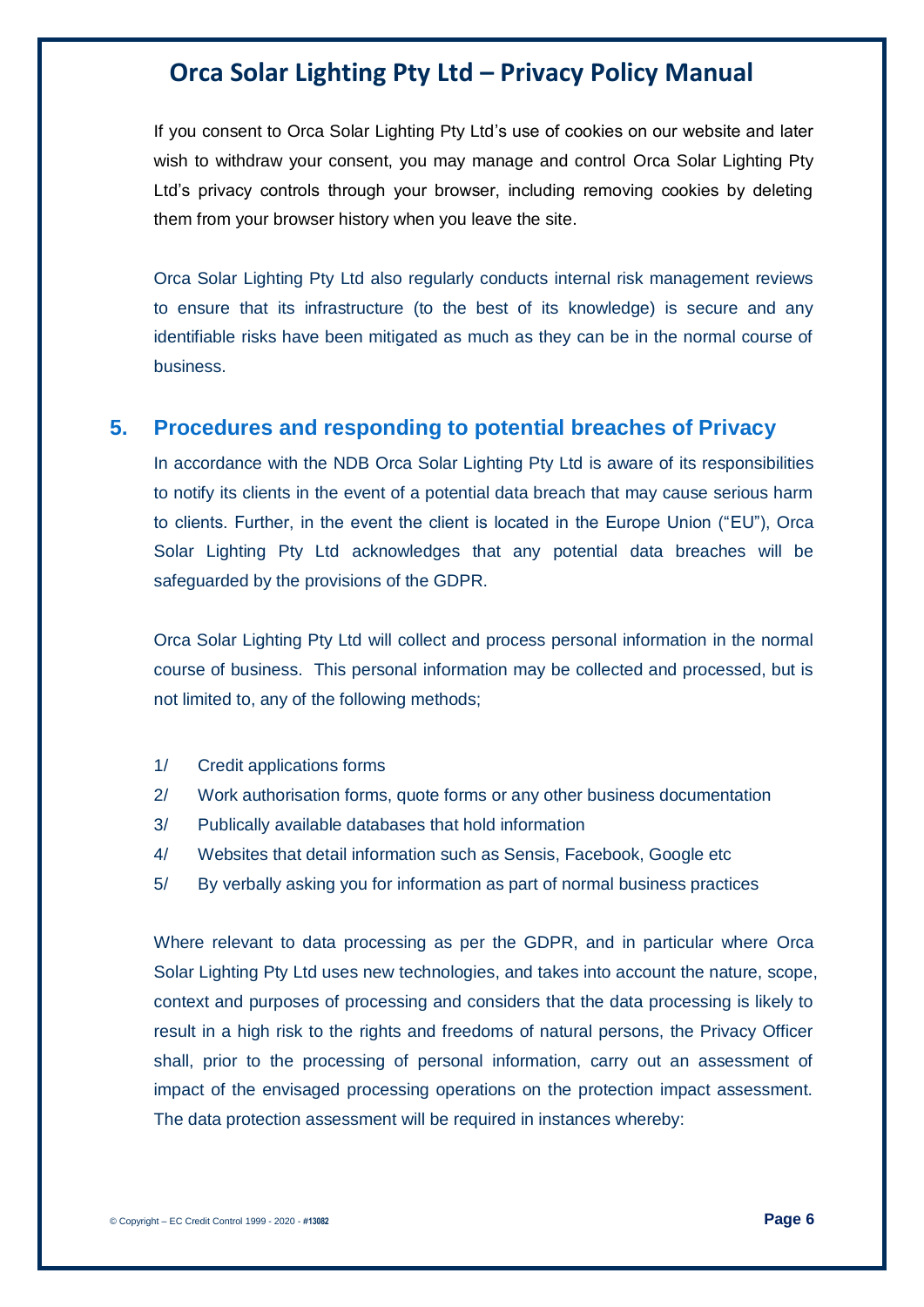- (a) a systematic and extensive evaluation of personal aspects relating to natural persons which is based on automated processing, including profiling, and on which decisions are based that produce legal effects concerning the natural person or similarly significantly affect the natural person;
- (b) processing on a large scale of special categories of data referred to in [Article 9\(](https://gdpr-info.eu/art-9-gdpr/)1) of the GDPR, or of personal data relating to criminal convictions and offences referred to in [Article 10](https://gdpr-info.eu/art-10-gdpr/) of the GDPR; or
- (c) a systematic monitoring of a publicly accessible area on a large scale.

The assessment shall be carried out in accordance with Article 35 (7) of the GDPR and carry out reviews of such data protection impact assessments when there is any change of the risk associated with the processing of personal information.

As a client of Orca Solar Lighting Pty Ltd and agreeing to Orca Solar Lighting Pty Ltd's Terms and Conditions of Trade, which comprises of Orca Solar Lighting Pty Ltd's privacy statement you hereby agree and consent to the provisions of this Privacy Policy Manual, including but not limited to the collection, processing, use and disclosure of your personal information. In the event that you do not wish to agree or consent to any of the above use, processing collection and disclosure, then Orca Solar Lighting Pty Ltd warrants that any request by you to withdraw your consent or agreement shall be deemed as confirmation by you to cease any and/or all collection use, processing and disclosure of your personal information. You may make a request to withdraw your consent at anytime by telephone and/or by email to the following contact details;

> **The Privacy Officer Jennifer Arthur Orca Solar Lighting Pty Ltd** Suite 9 39-41 Nerang Street Nerang QLD 4211 jennifera@orcasolarlighting.com.au 1300 760 778

Orca Solar Lighting Pty Ltd will ensure that any Information that is to be obtained from you is done so using Orca Solar Lighting Pty Ltd's prescribed forms which;

Authorise Orca Solar Lighting Pty Ltd: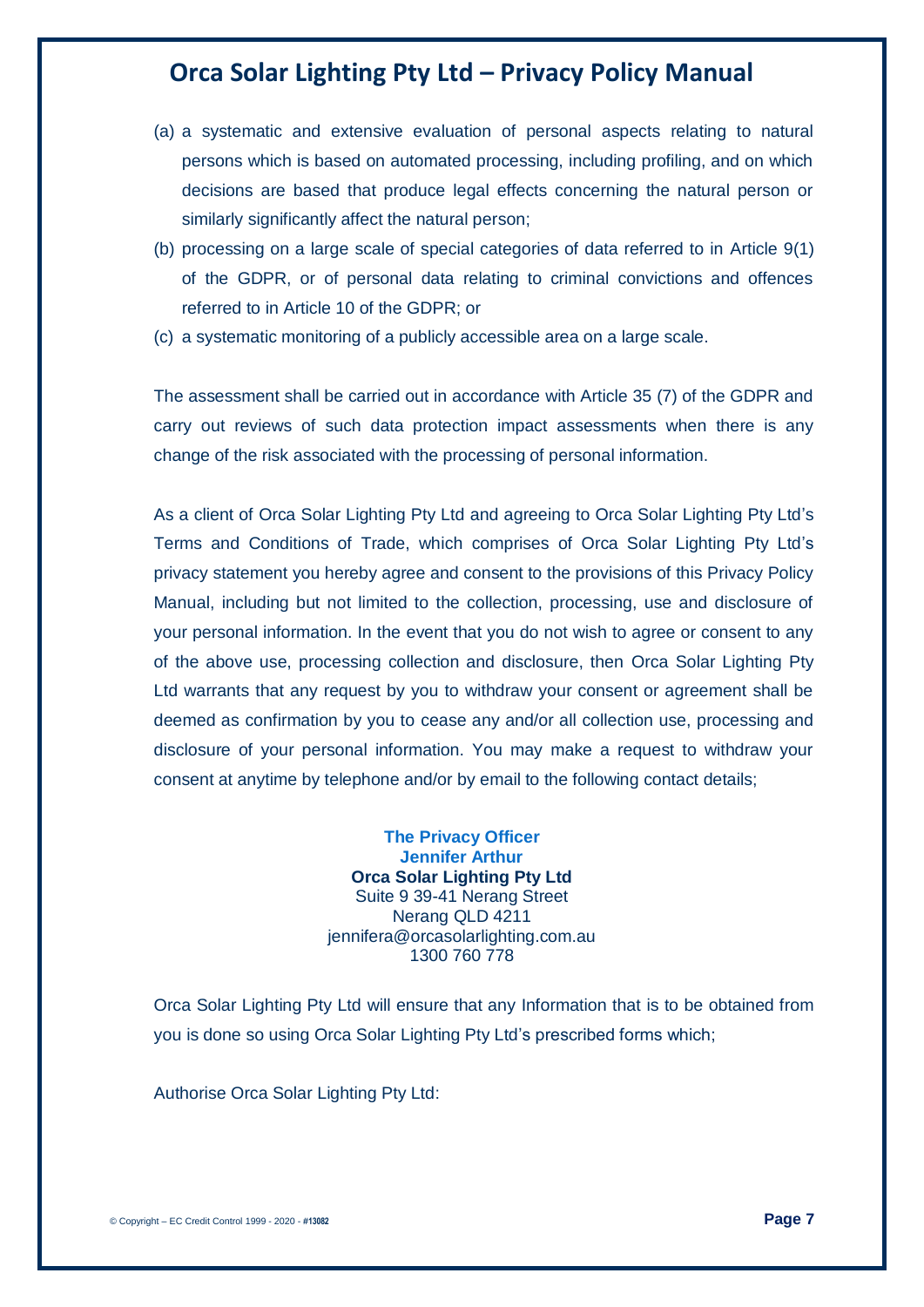- 1/ To collect personal information; and
- 2/ Inform the individual what personal information is being collected; and
- 3/ Inform the individual why (the purpose) the personal information is being collected; and
- 4/ Inform the individual why & when personal information will be disclosed to  $3<sup>rd</sup>$ parties.

It is the responsibility of Orca Solar Lighting Pty Ltd to ensure that any personal information obtained is as accurate and up to date as possible and information is only collected by lawful means in accordance with the Act and relevantly, in accordance with the GDPR.

# **6. Purposes For Which Information Is Collected, Held, Used And Disclosed**

## **Disclosure to Third Parties**

Orca Solar Lighting Pty Ltd will not pass on your personal information to third parties without first obtaining your consent.

In accordance with the Act, and relevantly the GDPR, Personal Information can only be used by Orca Solar Lighting Pty Ltd for the following purposes:

- 1/ Access a credit reporter's database for the following purposes:
	- a) To assess your application for a credit account; or
	- b) To assess your ongoing credit facility; or
	- c) To notify a credit reporter of a default by you; or
	- d) To update your details listed on a credit reporter's database; or
- 2/ Check trade references noted on the prescribed form for the following purposes:
	- a) To assess your application for a credit account; or
	- b) To assess your ongoing credit facility; or
	- c) To notify a default.
- 3/ Market Orca Solar Lighting Pty Ltd's products and services.
- 4/ Any other day to day business purposes such as complying with ATO requirements, managing accounting returns or legal matters.

**Relationship with Credit Reporter -** In the event that notification of a default has been reported to a Credit Reporter and your credit file has been updated (including any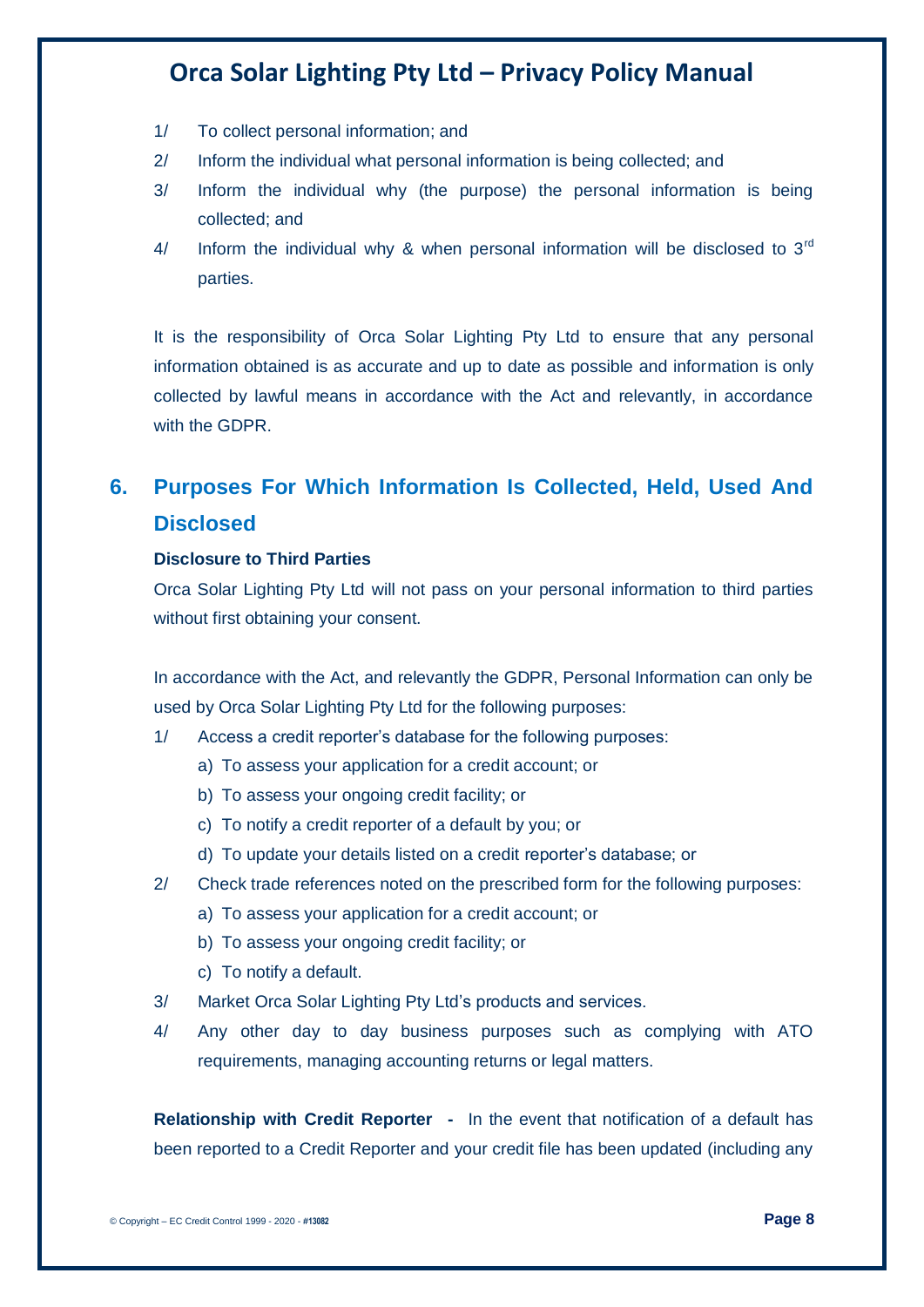changes to the balance outstanding or contact details), then the Credit Reporter shall be notified as soon as practical of any such changes.

Orca Solar Lighting Pty Ltd will only gather information for its particular purpose (primary purpose). In accordance with the Act, and relevantly the GDPR Orca Solar Lighting Pty Ltd will not disclose this information for any other purpose unless this has been agreed to by both parties.

# **7. How An Individual May Access Personal Information Held, And How They May Seek Correction Of Such Information**

You shall have the right to request from Orca Solar Lighting Pty Ltd a copy of all the information about you that is retained by Orca Solar Lighting Pty Ltd. You also have the right to request (by telephone and/or by email) that Orca Solar Lighting Pty Ltd correct any information that is incorrect, outdated or inaccurate.

Any requests to receive your personal information or to correct personal information should be directed to the following contact details;

> **The Privacy Officer Jennifer Arthur Orca Solar Lighting Pty Ltd** Suite 9 39-41 Nerang Street Nerang QLD 4211 jennifera@orcasolarlighting.com.au 1300 760 778

Orca Solar Lighting Pty Ltd will destroy personal information upon your request (by telephone and/or by email) or when the personal information is no longer required. The exception to this is if the personal information is required in order to fulfil the purpose of Orca Solar Lighting Pty Ltd or is required to be maintained and/or stored in accordance with the law.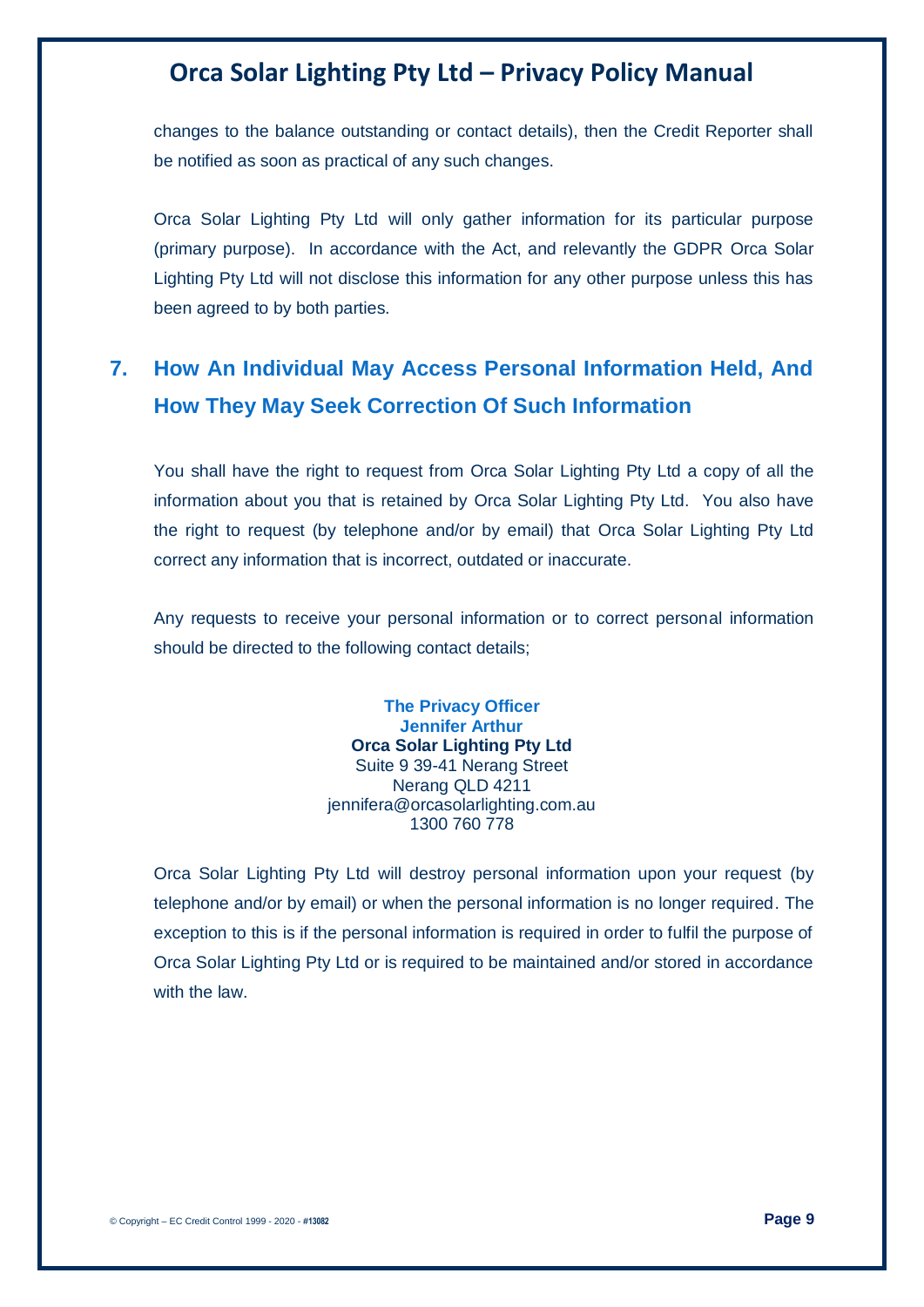# **8. How An Individual May Complain About A Breach Of The APP, And How The Complaint Will Be Dealt With**

You can make a complaint to Orca Solar Lighting Pty Ltd's internal dispute resolution team ('IDR') regarding an interference with and/or misuse of your personal information by contacting Orca Solar Lighting Pty Ltd via telephone or email.

Any complaints should be directed to the following contact details in the first instance;

**The Privacy Officer Jennifer Arthur Orca Solar Lighting Pty Ltd** Suite 9 39-41 Nerang Street Nerang QLD 4211 jennifera@orcasolarlighting.com.au 1300 760 778

In your communication you should detail to Orca Solar Lighting Pty Ltd the nature of your complaint and how you would like Orca Solar Lighting Pty Ltd to rectify your complaint.

We will respond to that complaint within 7 days of receipt and will take all reasonable steps to make a decision as to the complaint within 30 days of receipt of the complaint.

We will disclose information in relation to the complaint to any relevant credit provider and or CRB that holds the personal information the subject of the complaint.

In the event that you are not satisfied with the resolution provided, then you can make a complaint to the Information Commissioner on the OAIC website at [www.oaic.gov.au](http://www.oaic.gov.au/)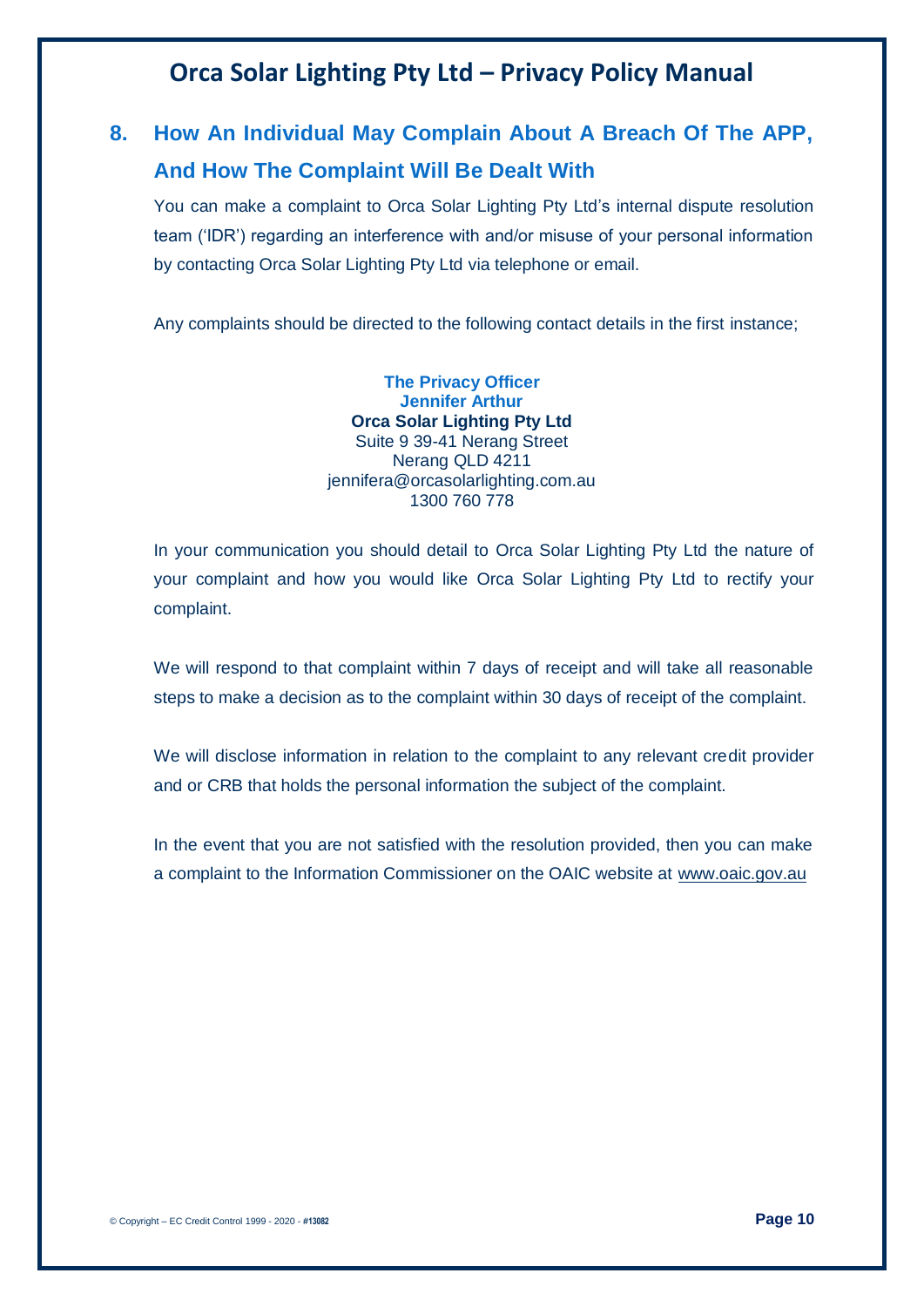# **9. Will Personal Information Be Disclosed To Overseas Recipients**

Orca Solar Lighting Pty Ltd does not disclose information about the client to third party overseas recipients unless the client has provided its consent. Orca Solar Lighting Pty Ltd will notify you if circumstances change regarding overseas disclosure and will comply with the Act and the GDPR in all respects.

Unless otherwise agreed, Orca Solar Lighting Pty Ltd agrees not to disclose any personal information about the client for the purpose of direct marketing. You have the right to request (by telephone and/or by email) that Orca Solar Lighting Pty Ltd does not disclose any personal information about you for the purpose of direct marketing.

# **10. Availability Of This Privacy Policy Manual**

This Privacy Policy manual is available to all clients of Orca Solar Lighting Pty Ltd. It will be made available (where applicable) on Orca Solar Lighting Pty Ltd's website.

This manual will also be available upon request at Orca Solar Lighting Pty Ltd's business premises and is available to be sent to you if required.

If you require a copy of this Privacy Policy please make a request utilising the following contact information in the first instance:

> **The Privacy Officer Jennifer Arthur Orca Solar Lighting Pty Ltd** Suite 9 39-41 Nerang Street Nerang QLD 4211 jennifera@orcasolarlighting.com.au 1300 760 778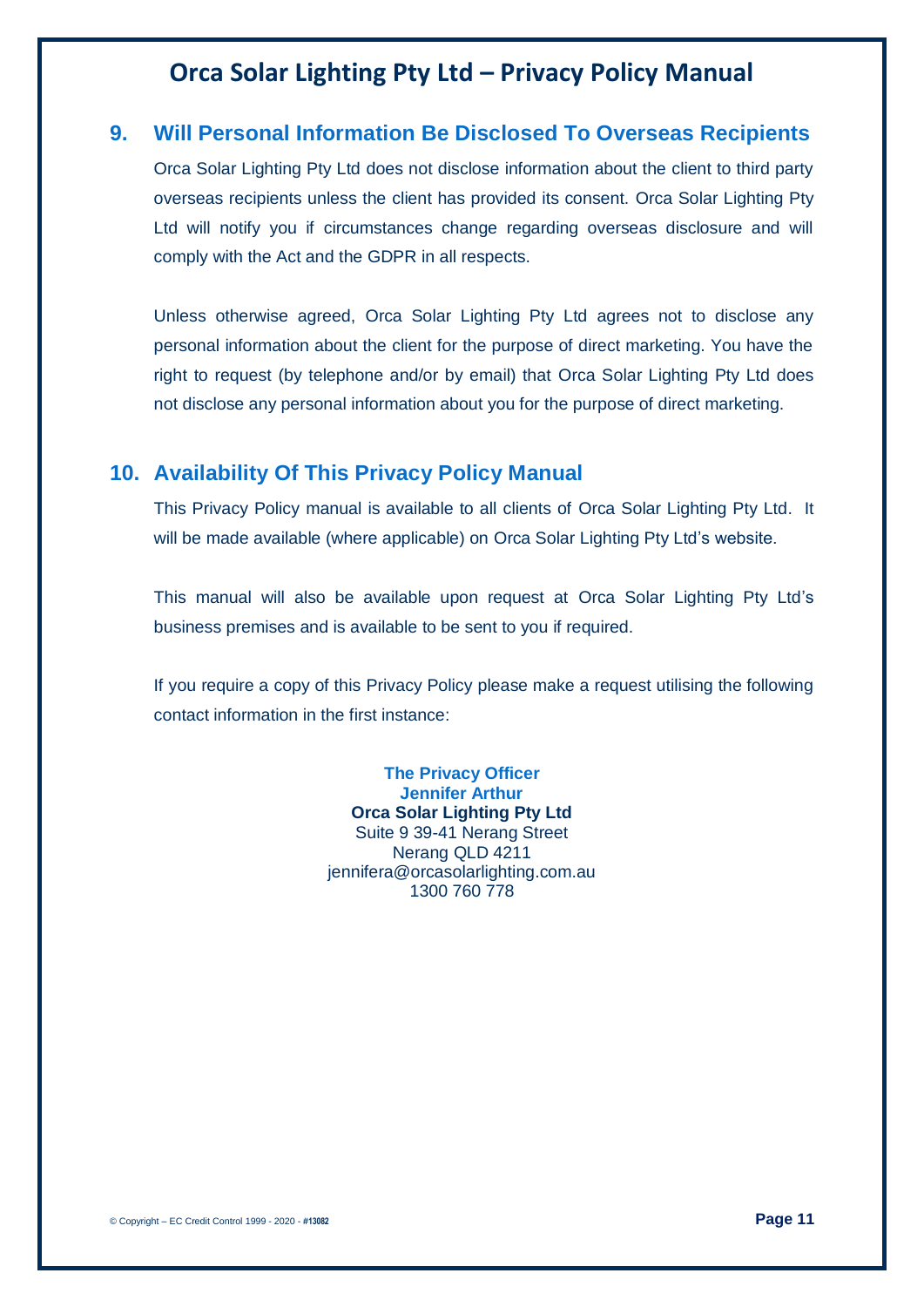# **11. Privacy Officer (Responsibilities)**

Orca Solar Lighting Pty Ltd has appointed an internal Privacy Officer to manage its privacy matters. The name of this officer is available by making contact with Orca Solar Lighting Pty Ltd. The privacy officers duties include (but are not limited to) the following:

The Privacy Officer needs to be familiar with the APP's. Educational material is available from the office of the Privacy Commissioner which explains what Orca Solar Lighting Pty Ltd needs to know in order to comply with the Privacy Act.

If a person complains to the Privacy Commissioner that Orca Solar Lighting Pty Ltd has breached their privacy, the Information Commissioner may contact the Privacy Officer to discuss the complaint, and to see whether there is any means of settling the matter. The Privacy Officer shall provide whatever assistance is necessary. The Privacy Officer may be asked to provide background information or identify the staff members who can do so.

## **Complaints**

In the event that a complaint about privacy issues is received the Privacy Officer will:

- 1/ Take ownership of the complaint and ensure that it is dealt with in a timely manner.
- 2/ Acknowledge receipt of the complaint within 24 hours and advise the complainant of their rights.
- 3/ Fully investigate the complaint.
- 4/ Respond, with findings, to the complainant within 30 days of receipt.
- 5/ Keep a record of all complaints received for ongoing review of policies and procedures.

In the event that a complaint about privacy issues is received via a credit reporter the Privacy Officer will:

- 1/ Take ownership of the complaint and ensure that it is dealt with in a timely manner.
- 2/ Acknowledge receipt of the complaint to the credit reporter within 24 hours.
- 3/ Fully investigate the complaint.
- 4/ Respond, with findings, to the credit reporter within 7 days of receipt.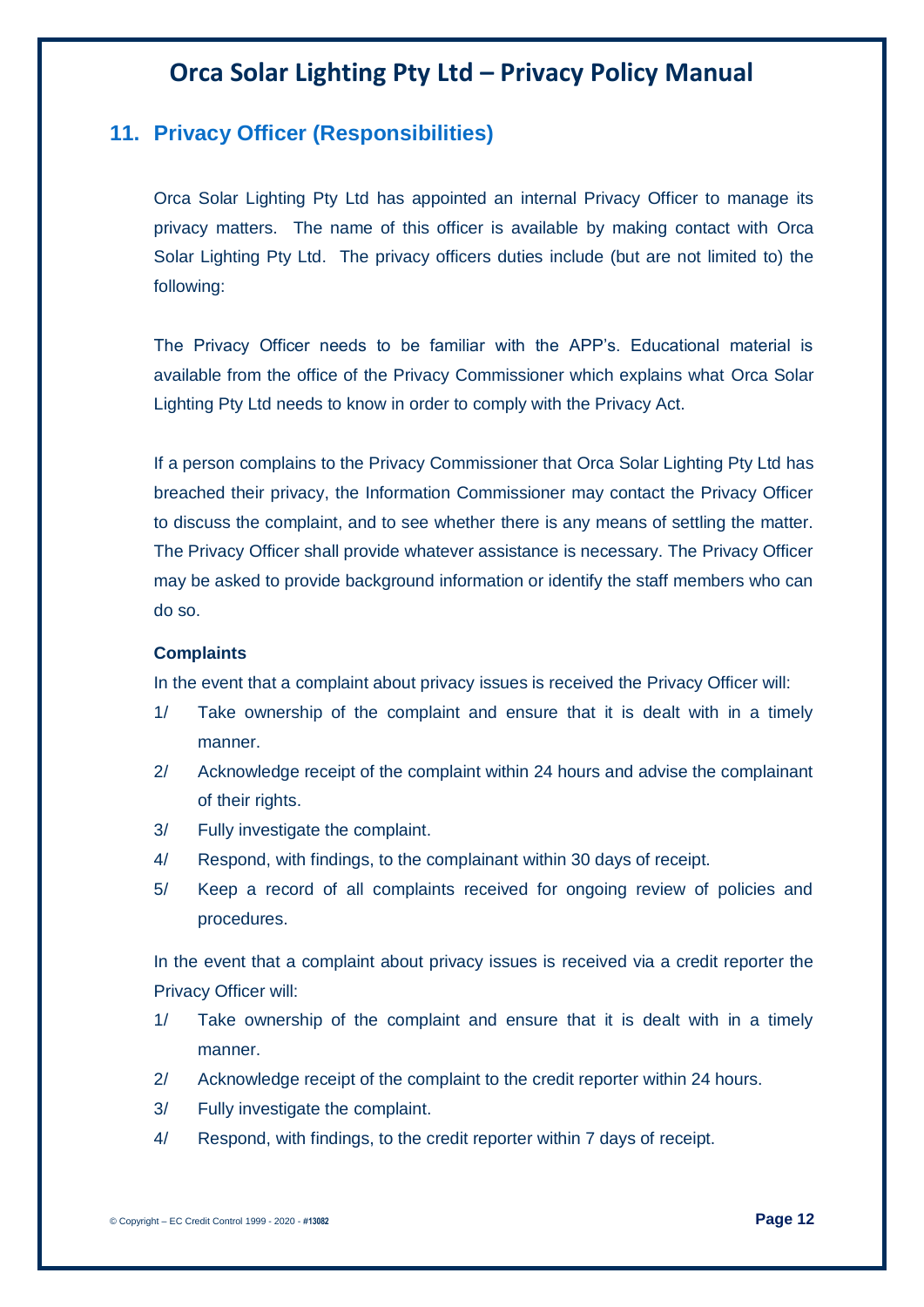5/ Keep a record of all complaints received for ongoing review of policies and procedures.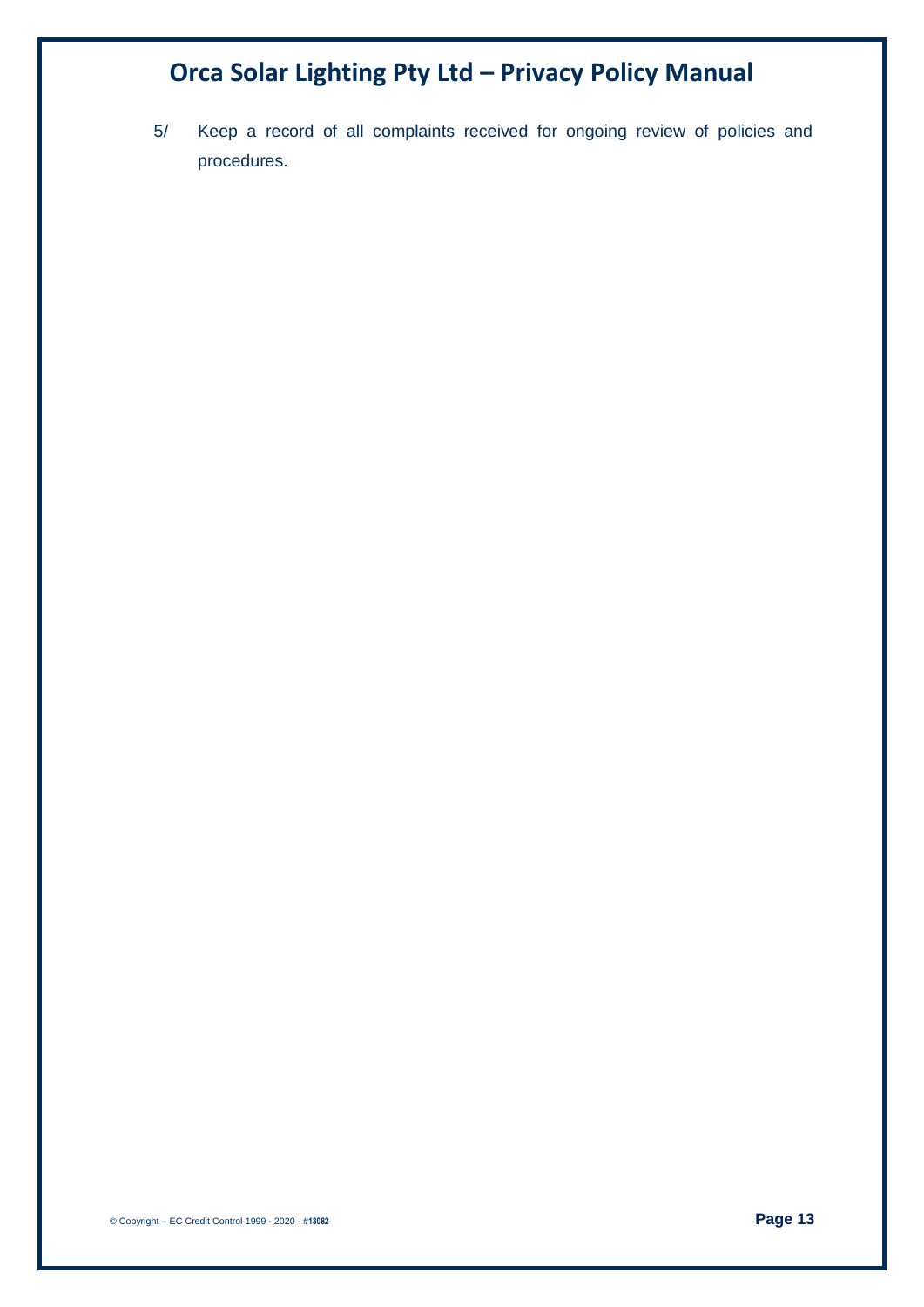# **APPENDIX A - INFORMATION PRIVACY PRINCIPLES**

# **Part 1 – Consideration Of Personal Information Privacy**

# **Australian Privacy Principle 1 – open and transparent management of personal information**

1.1 The object of this principle is to ensure that APP entities manage personal information in an open and transparent way.

## *Compliance with the Australian Privacy Principles etc.*

- 1.2 An APP entity must take such steps as are reasonable in the circumstances to implement practices, procedures and systems relating to the entity's functions or activities that:
	- (a) will ensure that the entity complies with the Australian Privacy Principles and a registered APP code (if any) that binds the entity; and
	- (b) will enable the entity to deal with inquiries or complaints from individuals about the entity's compliance with the Australian Privacy Principles or such a code.

## *APP Privacy policy*

- 1.3 An APP entity must have a clearly expressed and up to date policy (the *APP privacy policy*) about the management of personal information by the entity.
- 1.4 Without limiting sub-clause 1.3, the APP privacy policy of the APP entity must contain the following information:
	- (a) the kinds of personal information that the entity collects and holds;
	- (b) how the entity collects and holds personal information;
	- (c) the purposes for which the entity collects, holds, uses and discloses personal information;
	- (d) how an individual may access personal information about the individual that is held by the entity and seek the correction of such information;
	- (e) how an individual may complain about a breach of the Australian Privacy Principles, or a registered APP code (if any) that binds the entity, and how the entity will deal with such a complaint;
	- (f) whether the entity is likely to disclose personal information to overseas recipients;
	- (g) if the entity is likely to disclose personal information to overseas recipients—the countries in which such recipients are likely to be located if it is practicable to specify those countries in the policy.

#### *Availability of APP privacy policy etc.*

- 1.5 An APP entity must take such steps as are reasonable in the circumstances to make its APP privacy policy available:
	- (a) free of charge; and
	- (b) in such form as is appropriate.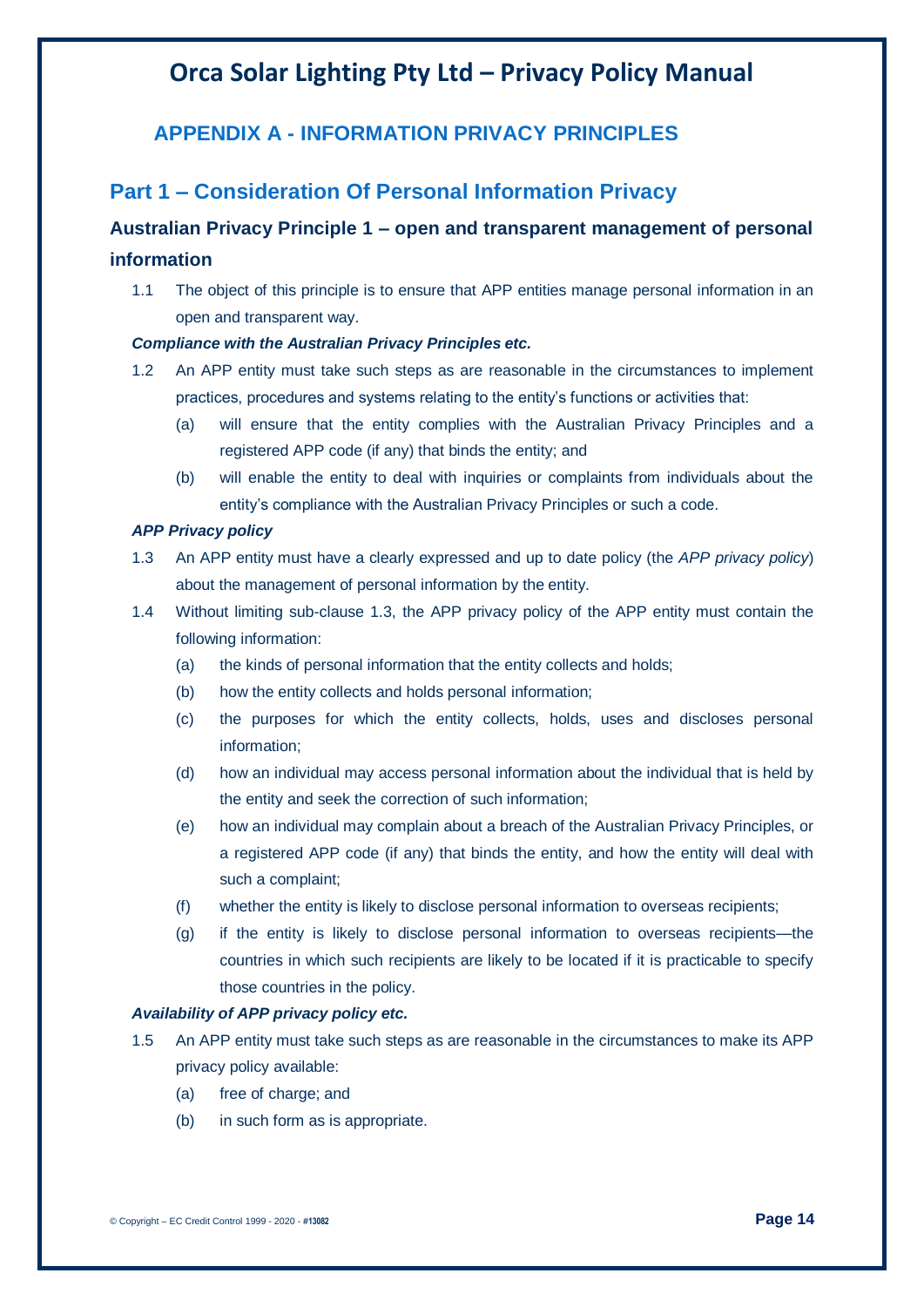**Note:** An APP entity will usually make its APP privacy policy available on the entity's website.

1.6 If a person or body requests a copy of the APP privacy policy of an APP entity in a particular form, the entity must take such steps as are reasonable in the circumstances to give the person or body a copy in that form.

## **Australian Privacy Principle 2 – anonymity and pseudonymity**

- 2.1 Individuals must have the option of not identifying themselves, or of using a pseudonym, when dealing with an APP entity in relation to a particular matter.
- 2.2 Sub-clause 2.1 does not apply if, in relation to that matter:
	- (a) the APP entity is required or authorised by or under an Australian law, or a court/ tribunal order, to deal with individuals who have identified themselves; or
	- (b) it is impracticable for the APP entity to deal with individuals who have not identified themselves or who have used a pseudonym.

# **Part 2 – Collection Of Personal Information**

## **Australian Privacy Principle 3 – collection of solicited personal information**

#### *Personal information other than sensitive information*

- 3.1 If an APP entity is an agency, the entity must not collect personal information (other than sensitive information) unless the information is reasonably necessary for, or directly related to, one or more of the entity's functions or activities.
- 3.2 If an APP entity is an organisation, the entity must not collect personal information (other than sensitive information) unless the information is reasonably necessary for one or more of the entity's functions or activities.

#### *Sensitive information*

- 3.3 An APP entity must not collect sensitive information about an individual unless:
	- (a) the individual consents to the collection of the information and:
		- (i) if the entity is an agency—the information is reasonably necessary for, or directly related to, one or more of the entity's functions or activities; or
		- (ii) if the entity is an organisation—the information is reasonably necessary for one or more of the entity's functions or activities; or
	- (b) sub-clause 3.4 applies in relation to the information.
- 3.4 This sub-clause applies in relation to sensitive information about an individual if:
	- (a) the collection of the information is required or authorised by or under an Australian law or a court/tribunal order; or
	- (b) a permitted general situation exists in relation to the collection of the information by the APP entity; or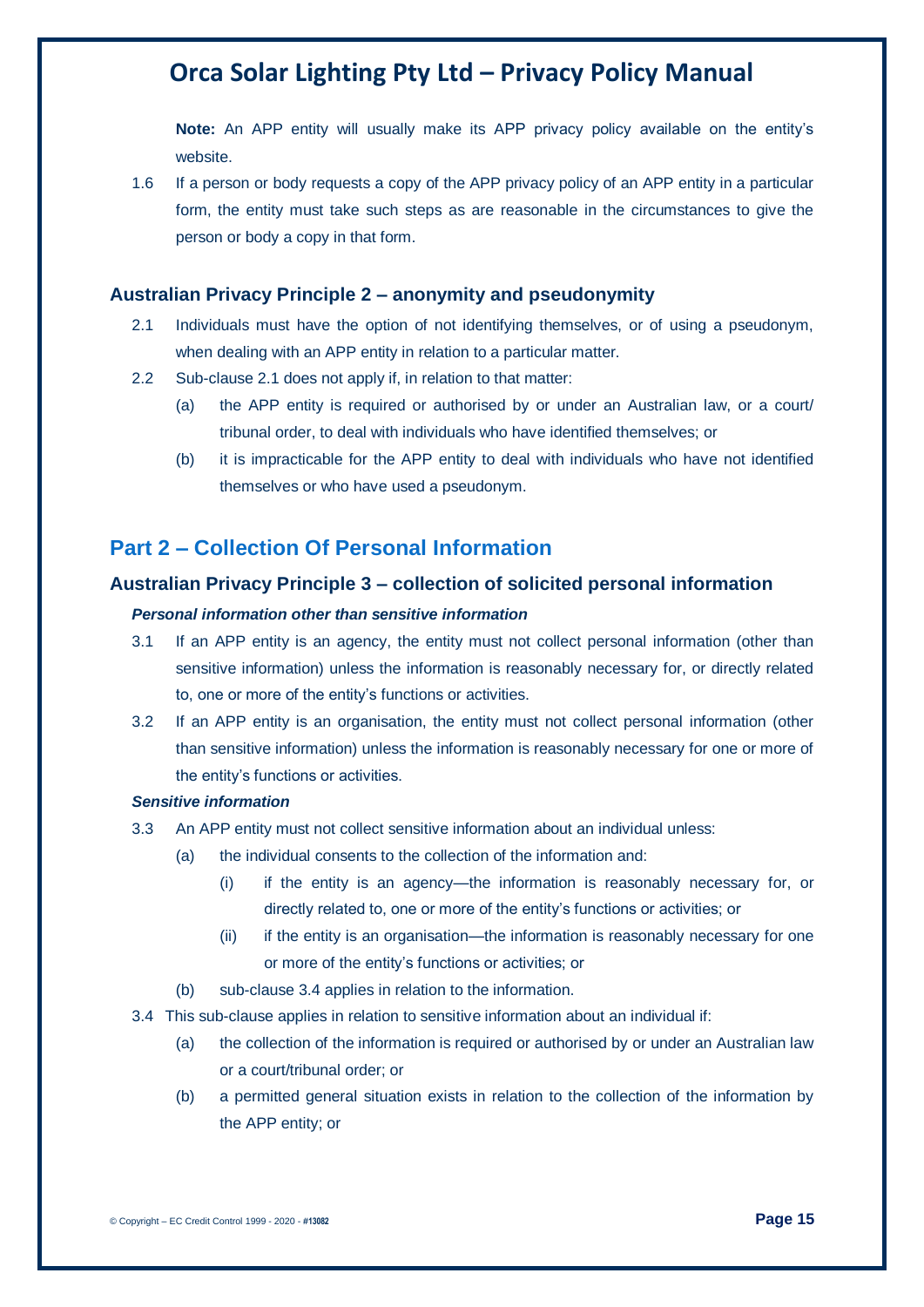- (c) the APP entity is an organisation and a permitted health situation exists in relation to the collection of the information by the entity; or
- (d) the APP entity is an enforcement body and the entity reasonably believes that:
	- (i) if the entity is the Immigration Department—the collection of the information is reasonably necessary for, or directly related to, one or more enforcement related activities conducted by, or on behalf of, the entity; or
	- (ii) otherwise—the collection of the information is reasonably necessary for, or directly related to, one or more of the entity's functions or activities; or
- (e) the APP entity is a non-profit organisation and both of the following apply:
	- (i) the information relates to the activities of the organisation;
	- (ii) the information relates solely to the members of the organisation, or to individuals who have regular contact with the organisation in connection with its activities. Note: For *permitted general situation*, see section 16A. For *permitted health situation*, see section 16B.

## *Means of collection*

- 3.5 An APP entity must collect personal information only by lawful and fair means.
- 3.6 An APP entity must collect personal information about an individual only from the individual unless:
	- (a) if the entity is an agency:
		- (i) the individual consents to the collection of the information from someone other than the individual; or
		- (ii) the entity is required or authorised by or under an Australian law, or a court/tribunal order, to collect the information from someone other than the individual; or
	- (b) it is unreasonable or impracticable to do so.

## *Solicited personal information*

3.7 This principle applies to the collection of personal information that is solicited by an APP entity.

## **Australian Privacy Principle 4 – dealing with unsolicited personal information**

- 4.1 If:
	- (a) an APP entity receives personal information; and
	- (b) the entity did not solicit the information;

the entity must, within a reasonable period after receiving the information, determine whether or not the entity could have collected the information under Australian Privacy Principle 3 if the entity had solicited the information.

- 4.2 The APP entity may use or disclose the personal information for the purposes of making the determination under sub-clause 4.1.
- 4.3 If: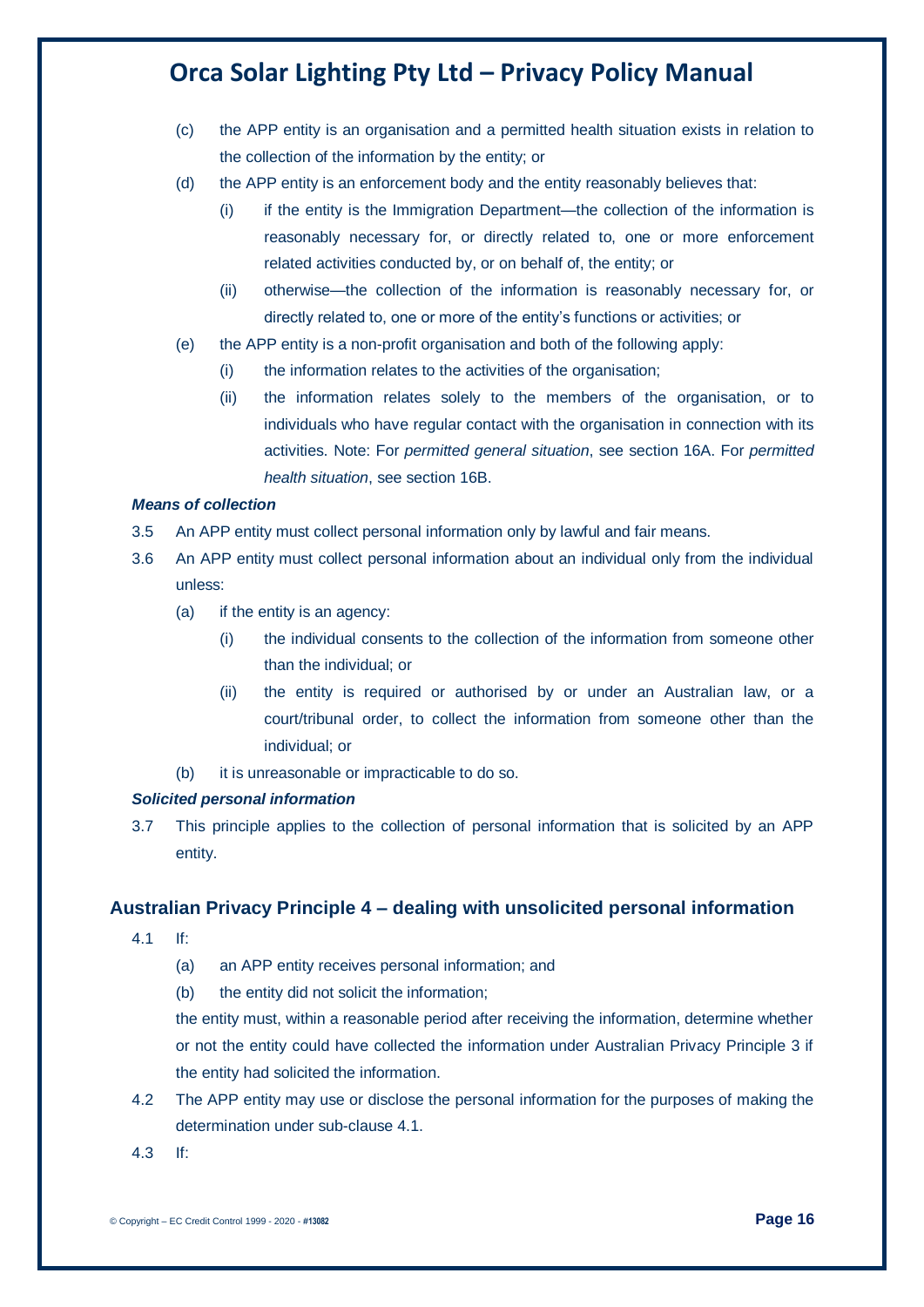- (a) the APP entity determines that the entity could not have collected the personal information; and
- (b) the information is not contained in a Commonwealth record;

the entity must, as soon as practicable but only if it is lawful and reasonable to do so, destroy the information or ensure that the information is de-identified.

4.4 If sub-clause 4.3 does not apply in relation to the personal information, Australian Privacy Principles 5 to 13 apply in relation to the information as if the entity had collected the information under Australian Privacy Principle 3.

# **Australian Privacy Principle 5 – notification of the collection of personal information**

- 5.1 At or before the time or, if that is not practicable, as soon as practicable after, an APP entity collects personal information about an individual, the entity must take such steps (if any) as are reasonable in the circumstances:
	- (a) to notify the individual of such matters referred to in sub-clause 5.2 as are reasonable in the circumstances; or
	- (b) to otherwise ensure that the individual is aware of any such matters.
- 5.2 The matters for the purposes of sub-clause 5.1 are as follows:
	- (a) the identity and contact details of the APP entity;
	- (b) if:
		- (i) the APP entity collects the personal information from someone other than the individual; or
		- (ii) the individual may not be aware that the APP entity has collected the personal information;

the fact that the entity so collects, or has collected, the information and the circumstances of that collection;

- (c) if the collection of the personal information is required or authorised by or under an Australian law or a court/tribunal order— the fact that the collection is so required or authorised (including the name of the Australian law, or details of the court/ tribunal order, that requires or authorises the collection);
- (d) the purposes for which the APP entity collects the personal information;
- (e) the main consequences (if any) for the individual if all or some of the personal information is not collected by the APP entity;
- (f) any other APP entity, body or person, or the types of any other APP entities, bodies or persons, to which the APP entity usually discloses personal information of the kind collected by the entity;
- (g) that the APP privacy policy of the APP entity contains information about how the individual may access the personal information about the individual that is held by the entity and seek the correction of such information;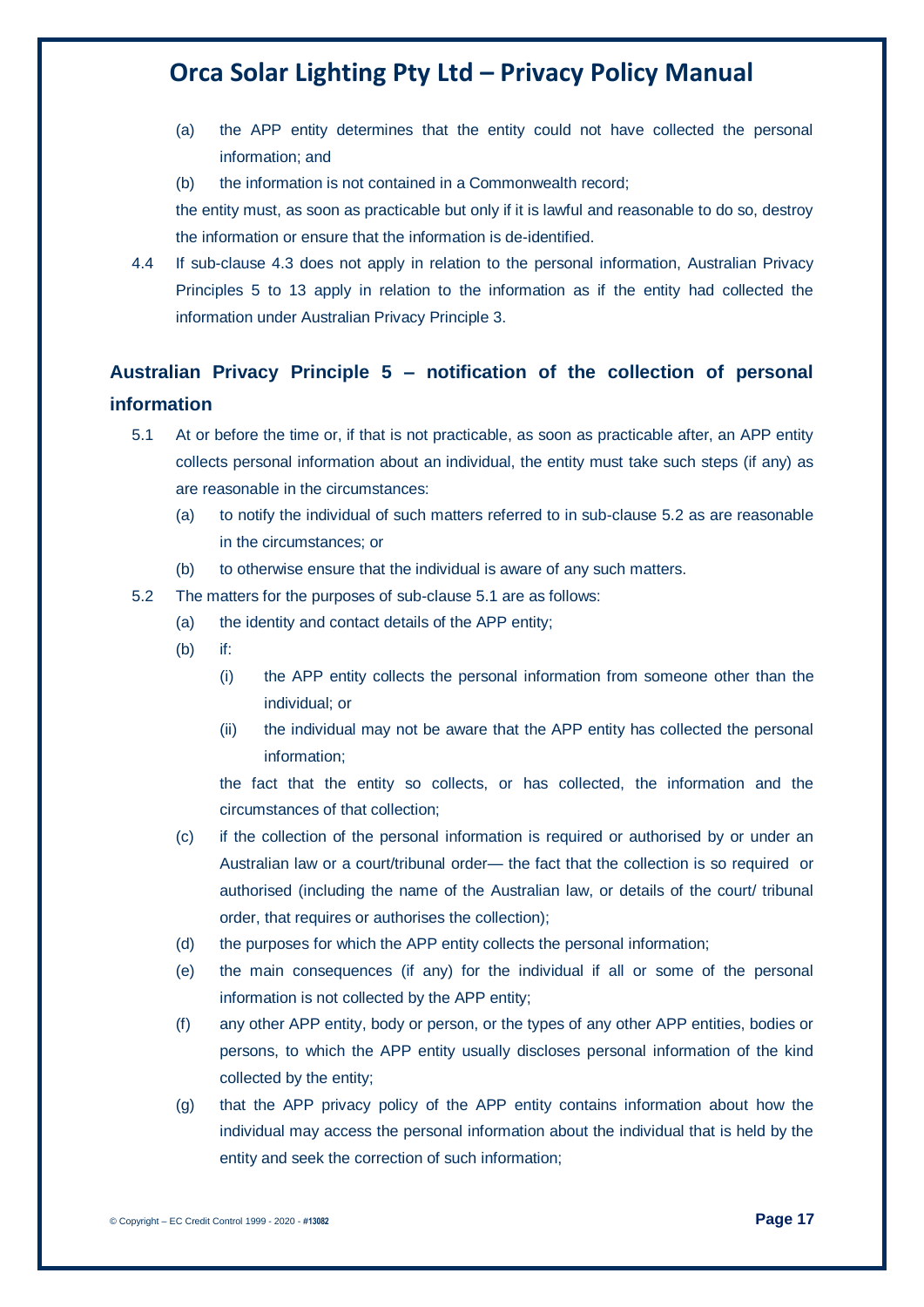- (h) that the APP privacy policy of the APP entity contains information about how the individual may complain about a breach of the Australian Privacy Principles, or a registered APP code (if any) that binds the entity, and how the entity will deal with such a complaint;
- (i) whether the APP entity is likely to disclose the personal information to overseas recipients;
- (i) if the APP entity is likely to disclose the personal information to overseas recipients the countries in which such recipients are likely to be located if it is practicable to specify those countries in the notification or to otherwise make the individual aware of them.

## **Part 3 – Dealing With Personal Information**

## **Australian Privacy Principle 6 – use or disclosure of personal information**

## **Use or disclosure**

- 6.1 If an APP entity holds personal information about an individual that was collected for a particular purpose (the primary purpose), the entity must not use or disclose the information for another purpose (the secondary purpose) unless:
	- (a) the individual has consented to the use or disclosure of the information; or
	- (b) sub-clause 6.2 or 6.3 applies in relation to the use or disclosure of the information.

**Note:** Australian Privacy Principle 8 sets out requirements for the disclosure of personal information to a person who is not in Australia or an external Territory.

- 6.2 This sub-clause applies in relation to the use or disclosure of personal information about an individual if:
	- (a) the individual would reasonably expect the APP entity to use or disclose the information for the secondary purpose and the secondary purpose is:
		- (i) if the information is sensitive information—directly related to the primary purpose; or
		- (ii) if the information is not sensitive information—related to the primary purpose; or
	- (b) the use or disclosure of the information is required or authorised by or under an Australian law or a court/tribunal order; or
	- (c) a permitted general situation exists in relation to the use or disclosure of the information by the APP entity; or
	- (d) the APP entity is an organisation and a permitted health situation exists in relation to the use or disclosure of the information by the entity; or
	- (e) the APP entity reasonably believes that the use or disclosure of the information is reasonably necessary for one or more enforcement related activities conducted by, or on behalf of, an enforcement body.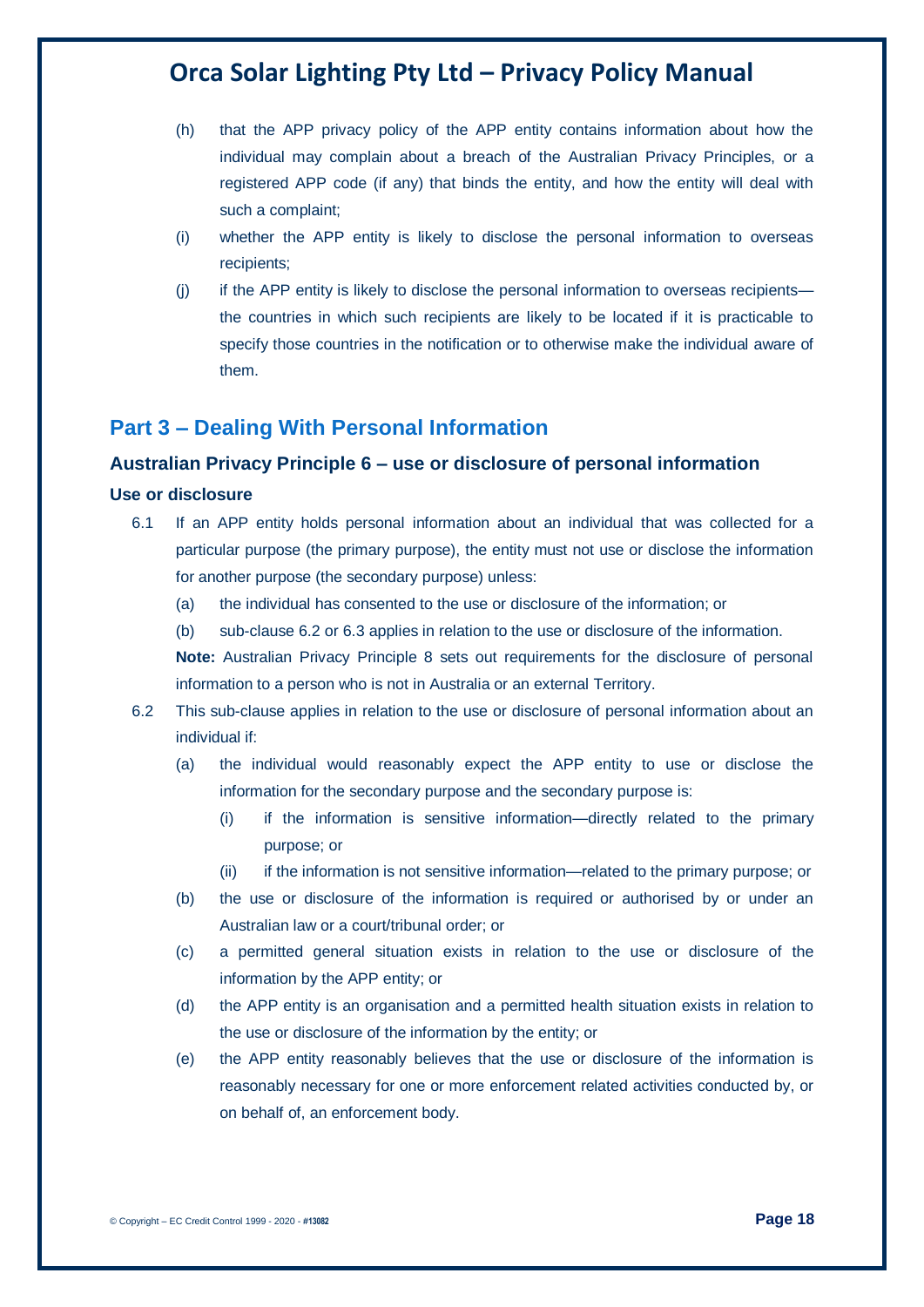**Note:** For *permitted general situation*, see section 16A. For *permitted health situation*, see section 16B.

- 6.3 This sub-clause applies in relation to the disclosure of personal information about an individual by an APP entity that is an agency if:
	- (a) the agency is not an enforcement body; and
	- (b) the information is biometric information or biometric templates; and
	- (c) the recipient of the information is an enforcement body; and
	- (d) the disclosure is conducted in accordance with the guidelines made by the Commissioner for the purposes of this paragraph.
- 6.4 If:
	- (a) the APP entity is an organisation; and
	- (b) subsection 16B(2) applied in relation to the collection of the personal information by the entity;

the entity must take such steps as are reasonable in the circumstances to ensure that the information is de-identified before the entity discloses it in accordance with sub-clause 6.1 or 6.2.

#### *Written note of use or disclosure*

6.5 If an APP entity uses or discloses personal information in accordance with paragraph 6.2(e), the entity must make a written note of the use or disclosure.

## *Related bodies corporate*

- 6.6 If:
	- (a) an APP entity is a body corporate; and
	- (b) the entity collects personal information from a related body corporate;

this principle applies as if the entity's primary purpose for the collection of the information were the primary purpose for which the related body corporate collected the information.

## *Exceptions*

- 6.7 This principle does not apply to the use or disclosure by an organisation of:
	- (a) personal information for the purpose of direct marketing; or
	- (b) government related identifiers.

## **Australian Privacy Principle 7 – direct marketing**

#### *Direct marketing*

7.1 If an organisation holds personal information about an individual, the organisation must not use or disclose the information for the purpose of direct marketing.

**Note:** An act or practice of an agency may be treated as an act or practice of an organisation, see section 7A.

#### *Exceptions – personal information other than sensitive information*

7.2 Despite subclause 7.1, an organisation may use or disclose personal information (other than sensitive information) about an individual for the purpose of direct marketing if: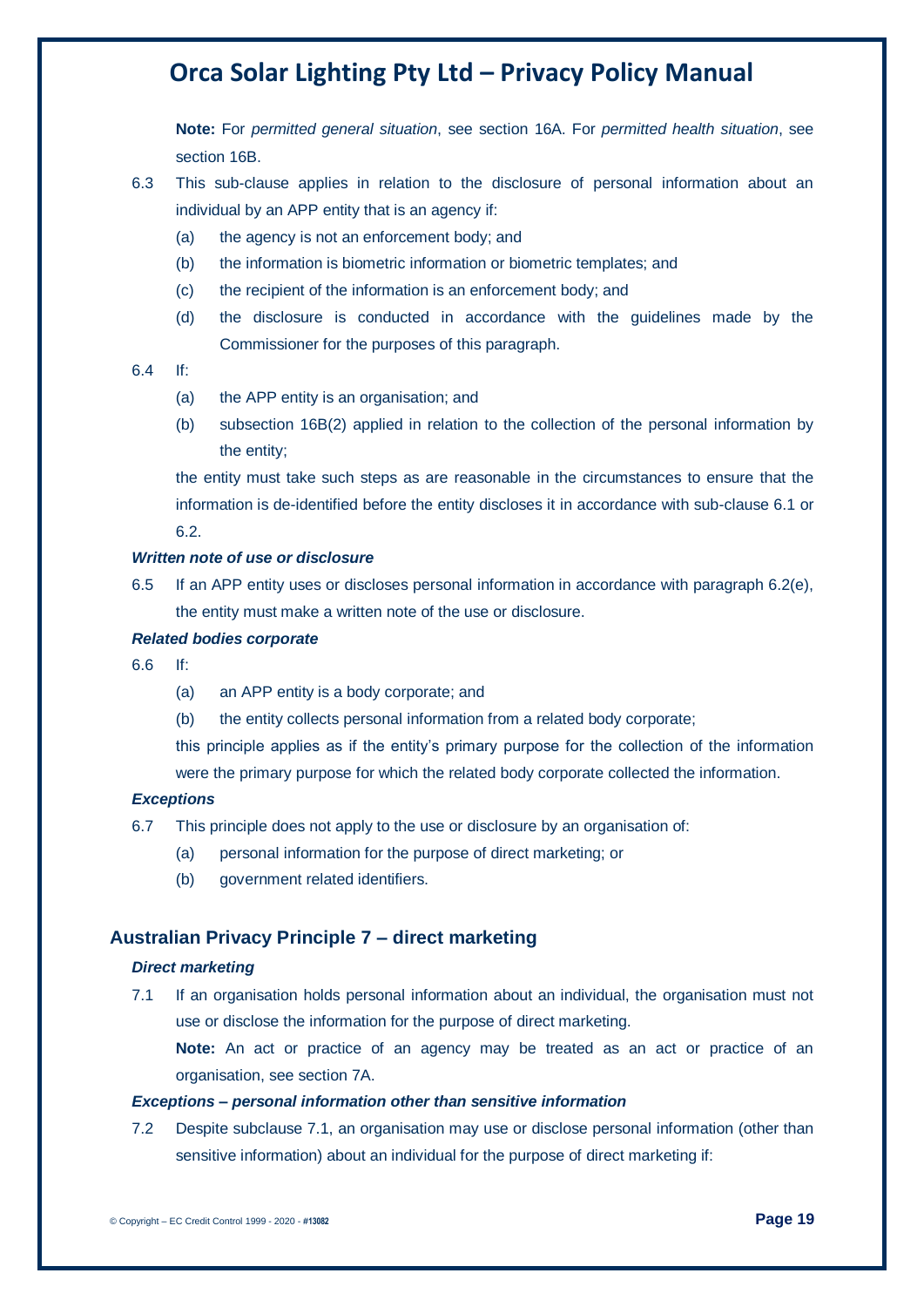- (a) the organisation collected the information from the individual; and
- (b) the individual would reasonably expect the organisation to use or disclose the information for that purpose; and
- (c) the organisation provides a simple means by which the individual may easily request not to receive direct marketing communications from the organisation; and
- (d) the individual has not made such a request to the organisation.
- 7.3 Despite subclause 7.1, an organisation may use or disclose personal information (other than sensitive information) about an individual for the purpose of direct marketing if:
	- (a) the organisation collected the information from:
		- (i) the individual and the individual would not reasonably expect the organisation to use or disclose the information for that purpose; or
		- (ii) someone other than the individual; and
	- (b) either:
		- (i) the individual has consented to the use or disclosure of the information for that purpose; or
		- (ii) it is impracticable to obtain that consent; and
	- (c) the organisation provides a simple means by which the individual may easily request not to receive direct marketing communications from the organisation; and
	- (d) in each direct marketing communication with the individual:
		- (i) the organisation includes a prominent statement that the individual may make such a request; or
		- (ii) the organisation otherwise draws the individual's attention to the fact that the individual may make such a request; and
	- (e) the individual has not made such a request to the organisation.

#### *Exception – sensitive information*

7.4 Despite subclause 7.1, an organisation may use or disclose sensitive information about an individual for the purpose of direct marketing if the individual has consented to the use or disclosure of the information for that purpose.

#### *Exception – contracted service providers*

- 7.5 Despite subclause 7.1, an organisation may use or disclose personal information for the purpose of direct marketing if:
	- (a) the organisation is a contracted service provider for a Commonwealth contract; and
	- (b) the organisation collected the information for the purpose of meeting (directly or indirectly) an obligation under the contract; and
	- (c) the use or disclosure is necessary to meet (directly or indirectly) such an obligation.

#### *Individual may request not to receive direct marketing communications etc.*

- 7.6 If an organisation (the first organisation) uses or discloses personal information about an individual:
	- (a) for the purpose of direct marketing by the first organisation; or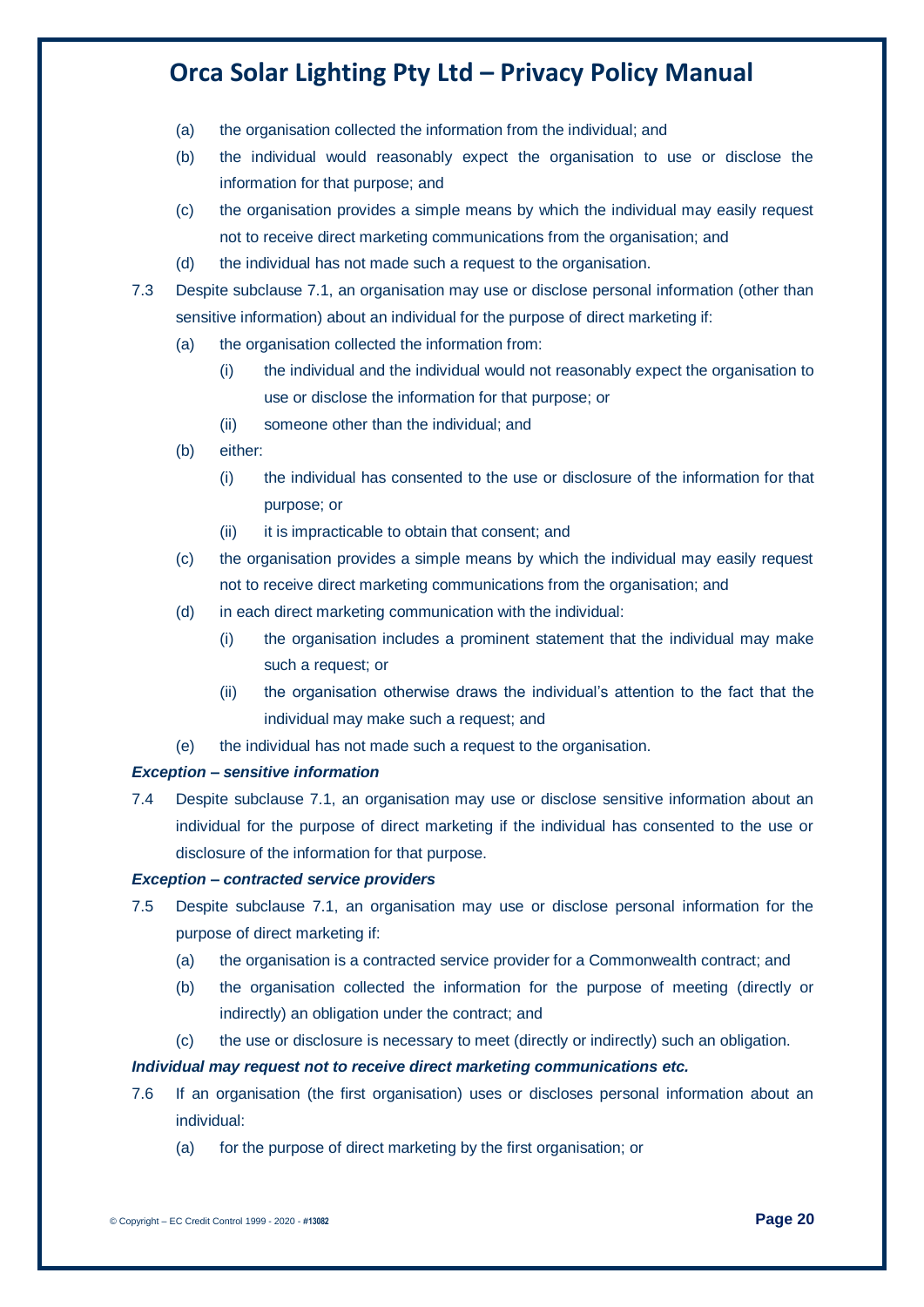(b) for the purpose of facilitating direct marketing by other organisations;

the individual may:

- (c) if paragraph (a) applies—request not to receive direct marketing communications from the first organisation; and
- (d) if paragraph (b) applies—request the organisation not to use or disclose the information for the purpose referred to in that paragraph; and
- (e) request the first organisation to provide its source of the information.

7.7 If an individual makes a request under subclause 7.6, the first organisation must not charge the individual for the making of, or to give effect to, the request and:

- (a) if the request is of a kind referred to in paragraph 7.6(c) or (d)—the first organisation must give effect to the request within a reasonable period after the request is made; and
- (b) if the request is of a kind referred to in paragraph 7.6(e)—the organisation must, within a reasonable period after the request is made, notify the individual of its source unless it is impracticable or unreasonable to do so.

#### *Interaction with other legislation*

- 7.8 This principle does not apply to the extent that any of the following apply:
	- (a) the *Do Not Call Register Act 2006*;
	- (b) the *Spam Act 2003*;

(c) any other Act of the Commonwealth, or a Norfolk Island enactment, prescribed by the regulations.

# **Australian Privacy Principle 8 – cross-border disclosure of personal information**

- 8.1 Before an APP entity discloses personal information about an individual to a person (the overseas recipient):
	- (a) who is not in Australia or an external Territory; and
	- (b) who is not the entity or the individual;

the entity must take such steps as are reasonable in the circumstances to ensure that the overseas recipient does not breach the Australian Privacy Principles (other than Australian Privacy Principle 1) in relation to the information.

**Note**: In certain circumstances, an act done, or a practice engaged in, by the overseas recipient is taken, under section 16C, to have been done, or engaged in, by the APP entity and to be a breach of the Australian Privacy Principles.

- 8.2 Sub-clause 8.1 does not apply to the disclosure of personal information about an individual by an APP entity to the overseas recipient if:
	- (a) the entity reasonably believes that:
		- (i) the recipient of the information is subject to a law, or binding scheme, that has the effect of protecting the information in a way that, overall, is at least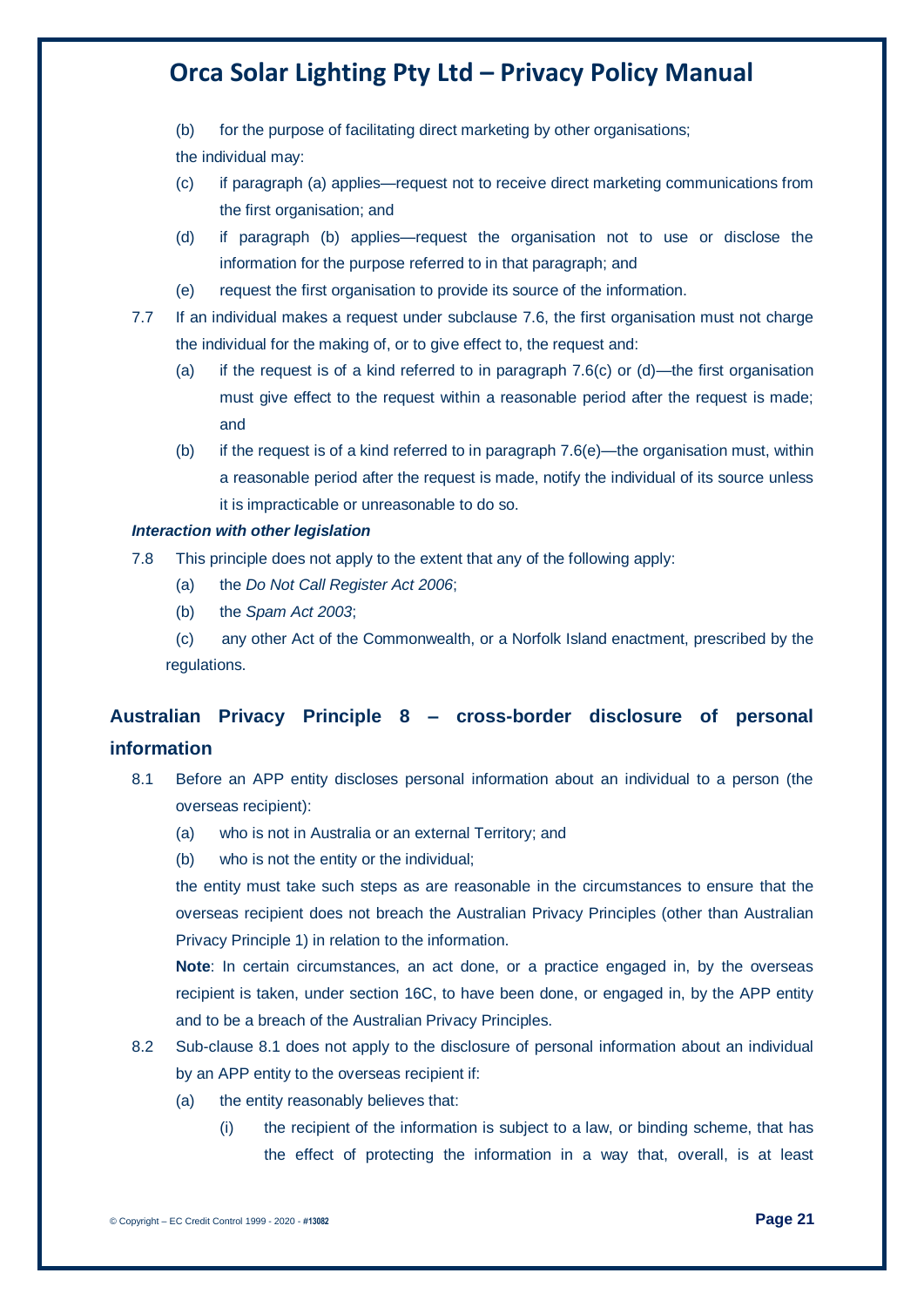substantially similar to the way in which the Australian Privacy Principles protect the information; and

- (ii) there are mechanisms that the individual can access to take action to enforce that protection of the law or binding scheme; or
- (b) both of the following apply:
	- (i) the entity expressly informs the individual that if he or she consents to the disclosure of the information, sub-clause 8.1 will not apply to the disclosure;
	- (ii) after being so informed, the individual consents to the disclosure; or
- (c) the disclosure of the information is required or authorised by or under an Australian law or a court/tribunal order; or
- (d) a permitted general situation (other than the situation referred to in item 4 or 5 of the table in subsection 16A(1)) exists in relation to the disclosure of the information by the APP entity; or
- (e) the entity is an agency and the disclosure of the information is required or authorised by or under an international agreement relating to information sharing to which Australia is a party; or
- (f) the entity is an agency and both of the following apply:
	- (i) the entity reasonably believes that the disclosure of the information is reasonably necessary for one or more enforcement related activities conducted by, or on behalf of, an enforcement body;
	- (ii) the recipient is a body that performs functions, or exercises powers, that are similar to those performed or exercised by an enforcement body.

**Note:** For *permitted general situation*, see section 16A.

# **Australian Privacy Principle 9 – adoption, use or disclosure of government related identifiers**

## *Adoption of government related identifiers*

- 9.1 An organisation must not adopt a government related identifier of an individual as its own identifier of the individual unless:
	- (a) the adoption of the government related identifier is required or authorised by or under an Australian law or a court/tribunal order; or
	- (b) sub-clause 9.3 applies in relation to the adoption.

**Note:** An act or practice of an agency may be treated as an act or practice of an organisation, see section 7A.

#### *Use or disclosure of government related identifiers*

9.2 An organisation must not use or disclose a government related identifier of an individual unless: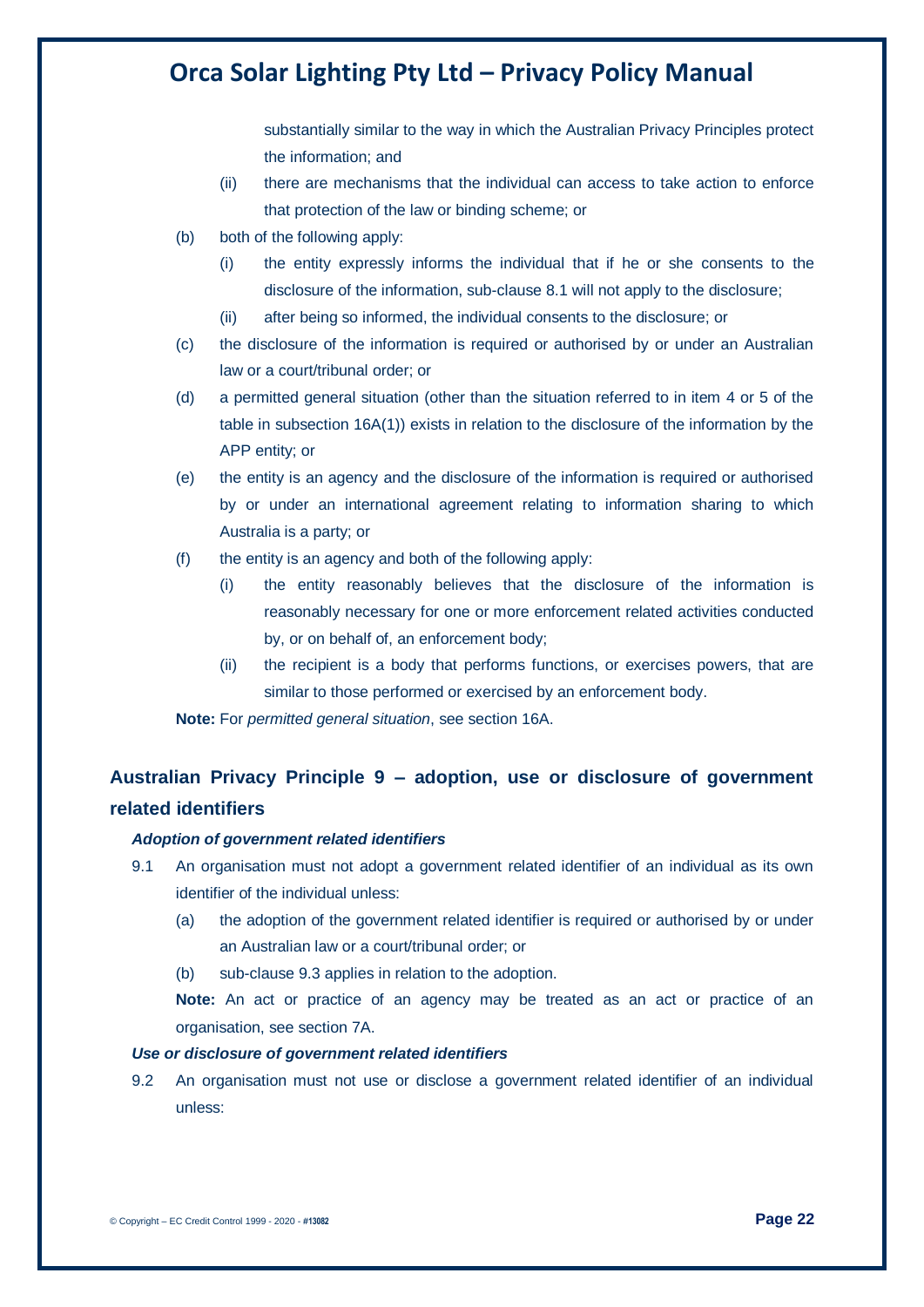- (a) the use or disclosure of the identifier is reasonably necessary for the organisation to verify the identity of the individual for the purposes of the organisation's activities or functions; or
- (b) the use or disclosure of the identifier is reasonably necessary for the organisation to fulfil its obligations to an agency or a State or Territory authority; or
- (c) the use or disclosure of the identifier is required or authorised by or under an Australian law or a court/tribunal order; or
- (d) a permitted general situation (other than the situation referred to in item 4 or 5 of the table in subsection 16A(1)) exists in relation to the use or disclosure of the identifier; or
- (e) the organisation reasonably believes that the use or disclosure of the identifier is reasonably necessary for one or more enforcement related activities conducted by, or on behalf of, an enforcement body; or
- (f) sub-clause 9.3 applies in relation to the use or disclosure.

**Note 1:** An act or practice of an agency may be treated as an act or practice of an organisation, see section 7A.

**Note 2:** For *permitted general situation*, see section 16A.

#### *Regulations about adoption, use or disclosure*

- 9.3 This sub-clause applies in relation to the adoption, use or disclosure by an organisation of a government related identifier of an individual if:
	- (a) the identifier is prescribed by the regulations; and
	- (b) the organisation is prescribed by the regulations, or is included in a class of organisations prescribed by the regulations; and
	- (c) the adoption, use or disclosure occurs in the circumstances prescribed by the regulations.

**Note:** There are prerequisites that must be satisfied before the matters mentioned in this sub-clause are prescribed, see subsections 100(2) and (3).

# **Part 4 – Integrity Of Personal Information**

## **Australian Privacy Principle 10 – quality of personal information**

- 10.1 An APP entity must take such steps (if any) as are reasonable in the circumstances to ensure that the personal information that the entity collects is accurate, up to date and complete.
- 10.2 An APP entity must take such steps (if any) as are reasonable in the circumstances to ensure that the personal information that the entity uses or discloses is, having regard to the purpose of the use or disclosure, accurate, up to date, complete and relevant.

## **Australian Privacy Principle 11 – security of personal information**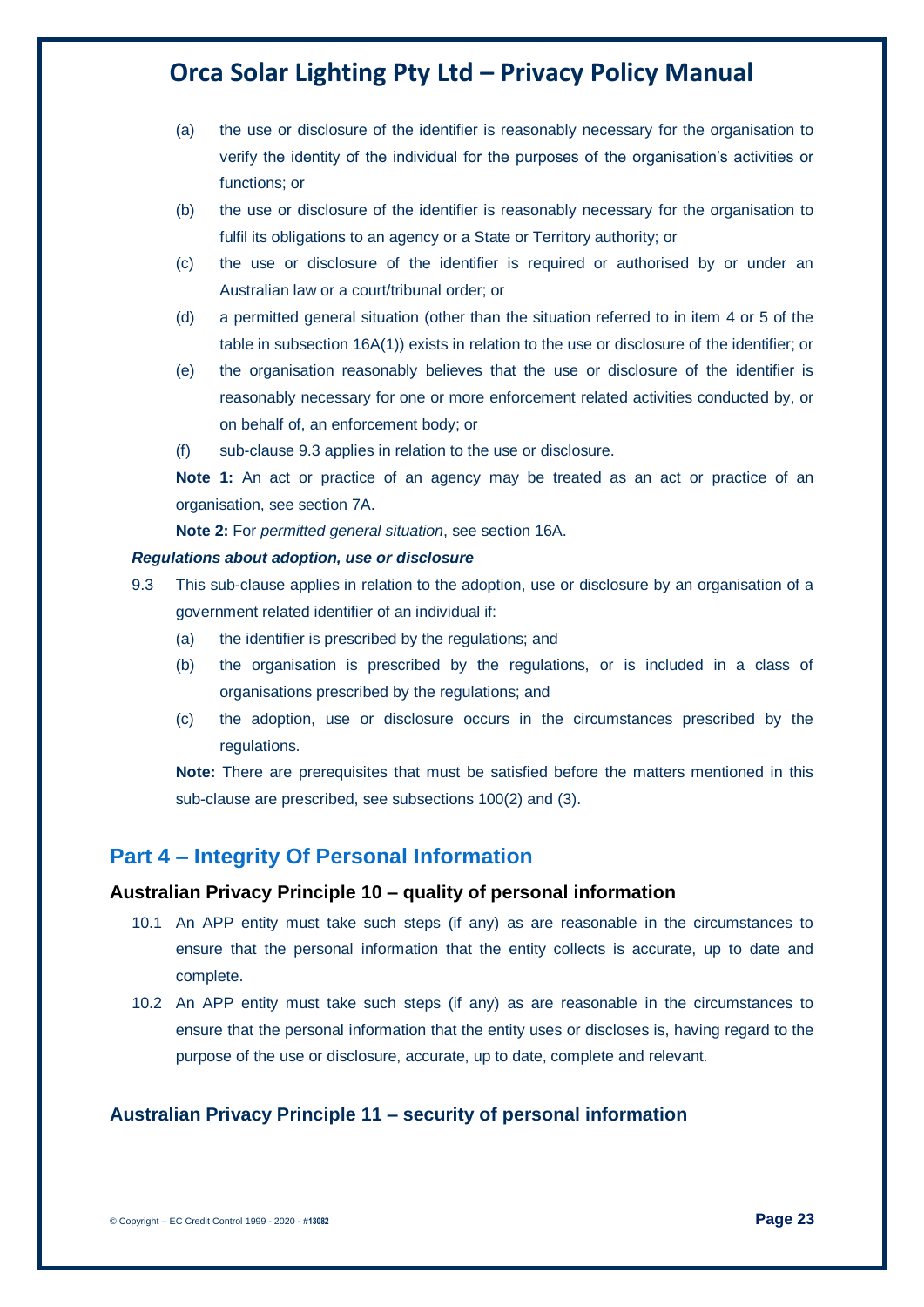- 11.1 If an APP entity holds personal information, the entity must take such steps as are reasonable in the circumstances to protect the information:
	- (a) from misuse, interference and loss; and
	- (b) from unauthorised access, modification or disclosure.
- 11.2 If:
	- (a) an APP entity holds personal information about an individual; and
	- (b) the entity no longer needs the information for any purpose for which the information may be used or disclosed by the entity under this Schedule; and
	- (c) the information is not contained in a Commonwealth record; and
	- (d) the entity is not required by or under an Australian law, or a court/tribunal order, to retain the information;

the entity must take such steps as are reasonable in the circumstances to destroy the information or to ensure that the information is de-identified.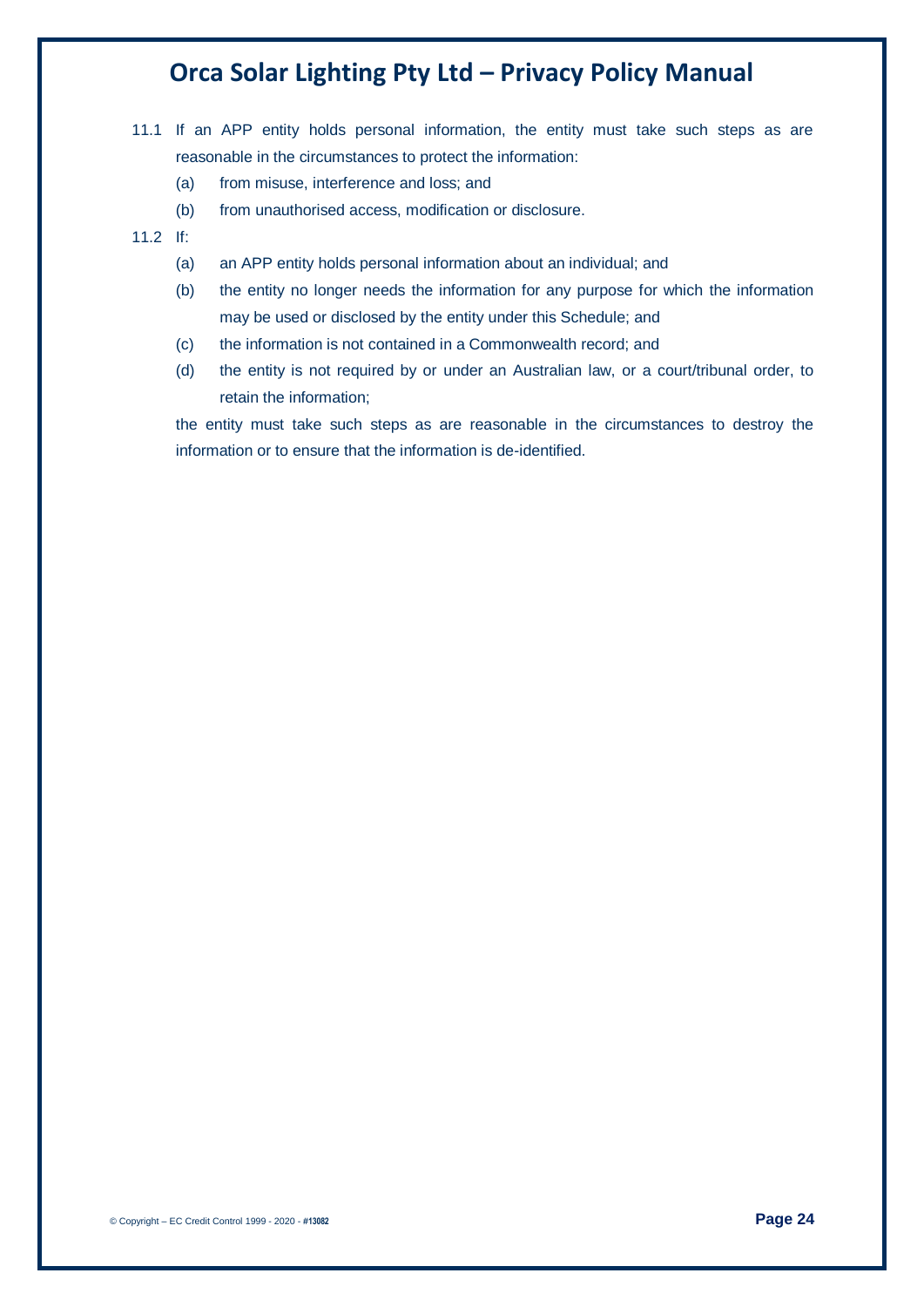# **Part 5 – Access To, And Correction Of, Personal Information**

## **Australian Privacy Principle 12 – access to personal information**

#### *Access*

12.1 If an APP entity holds personal information about an individual, the entity must, on request by the individual, give the individual access to the information.

## *Exception to access – agency*

- 12.2 If:
	- (a) the APP entity is an agency; and
	- (b) the entity is required or authorised to refuse to give the individual access to the personal information by or under:
		- (i) the Freedom of Information Act; or
		- (ii) any other Act of the Commonwealth, or a Norfolk Island enactment, that provides for access by persons to documents;

then, despite sub-clause 12.1, the entity is not required to give access to the extent that the entity is required or authorised to refuse to give access.

## *Exception to access – organisation*

- 12.3 If the APP entity is an organisation then, despite sub-clause 12.1, the entity is not required to give the individual access to the personal information to the extent that:
	- (a) the entity reasonably believes that giving access would pose a serious threat to the life, health or safety of any individual, or to public health or public safety; or
	- (b) giving access would have an unreasonable impact on the privacy of other individuals; or
	- (c) the request for access is frivolous or vexatious; or
	- (d) the information relates to existing or anticipated legal proceedings between the entity and the individual, and would not be accessible by the process of discovery in those proceedings; or
	- (e) giving access would reveal the intentions of the entity in relation to negotiations with the individual in such a way as to prejudice those negotiations; or
	- (f) giving access would be unlawful; or
	- (g) denying access is required or authorised by or under an Australian law or a court/ tribunal order; or
	- (h) both of the following apply:
		- (i) the entity has reason to suspect that unlawful activity, or misconduct of a serious nature, that relates to the entity's functions or activities has been, is being or may be engaged in;
		- (ii) giving access would be likely to prejudice the taking of appropriate action in relation to the matter; or
	- (i) giving access would be likely to prejudice one or more enforcement related activities conducted by, or on behalf of, an enforcement body; or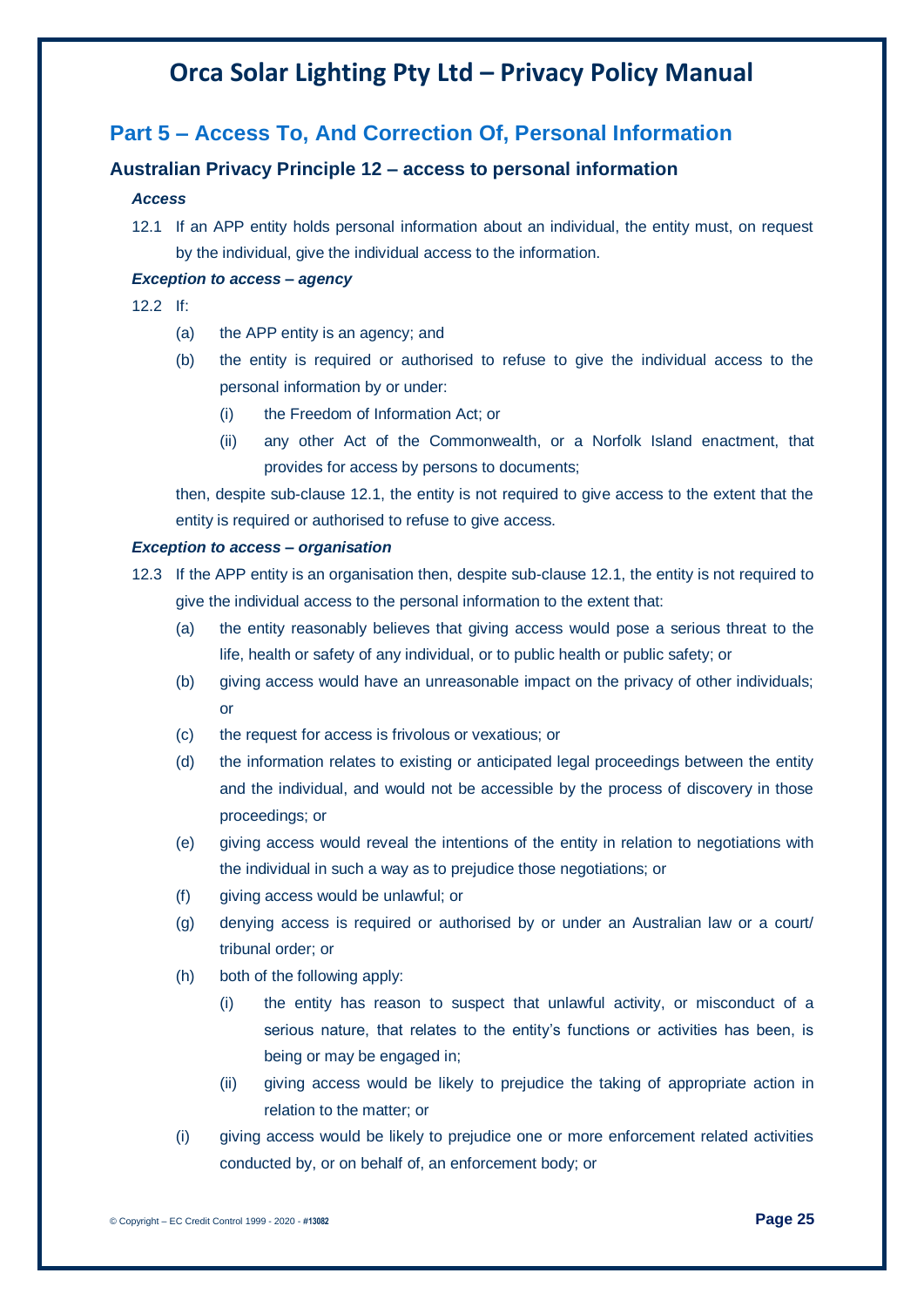(j) giving access would reveal evaluative information generated within the entity in connection with a commercially sensitive decision-making process.

#### *Dealing with requests for access*

- 12.4 The APP entity must:
	- (a) respond to the request for access to the personal information:
		- (i) if the entity is an agency—within 30 days after the request is made; or
		- (ii) if the entity is an organisation—within a reasonable period after the request is made; and
	- (b) give access to the information in the manner requested by the individual, if it is reasonable and practicable to do so.

#### *Other means of access*

- 12.5 If the APP entity refuses:
	- (a) to give access to the personal information because of sub-clause 12.2 or 12.3; or
	- (b) to give access in the manner requested by the individual;

the entity must take such steps (if any) as are reasonable in the circumstances to give access in a way that meets the needs of the entity and the individual.

12.6 Without limiting sub-clause 12.5, access may be given through the use of a mutually agreed intermediary.

## *Access charges*

- 12.7 If the APP entity is an agency, the entity must not charge the individual for the making of the request or for giving access to the personal information.
- 12.8 If:
	- (a) the APP entity is an organisation; and
	- (b) the entity charges the individual for giving access to the personal information;

the charge must not be excessive and must not apply to the making of the request.

## *Refusal to give access*

- 12.9 If the APP entity refuses to give access to the personal information because of sub-clause 12.2 or 12.3, or to give access in the manner requested by the individual, the entity must give the individual a written notice that sets out:
	- (a) the reasons for the refusal except to the extent that, having regard to the grounds for the refusal, it would be unreasonable to do so; and
	- (b) the mechanisms available to complain about the refusal; and
	- (c) any other matter prescribed by the regulations.
- 12.10 If the APP entity refuses to give access to the personal information because of paragraph 12.3(j), the reasons for the refusal may include an explanation for the commercially sensitive decision.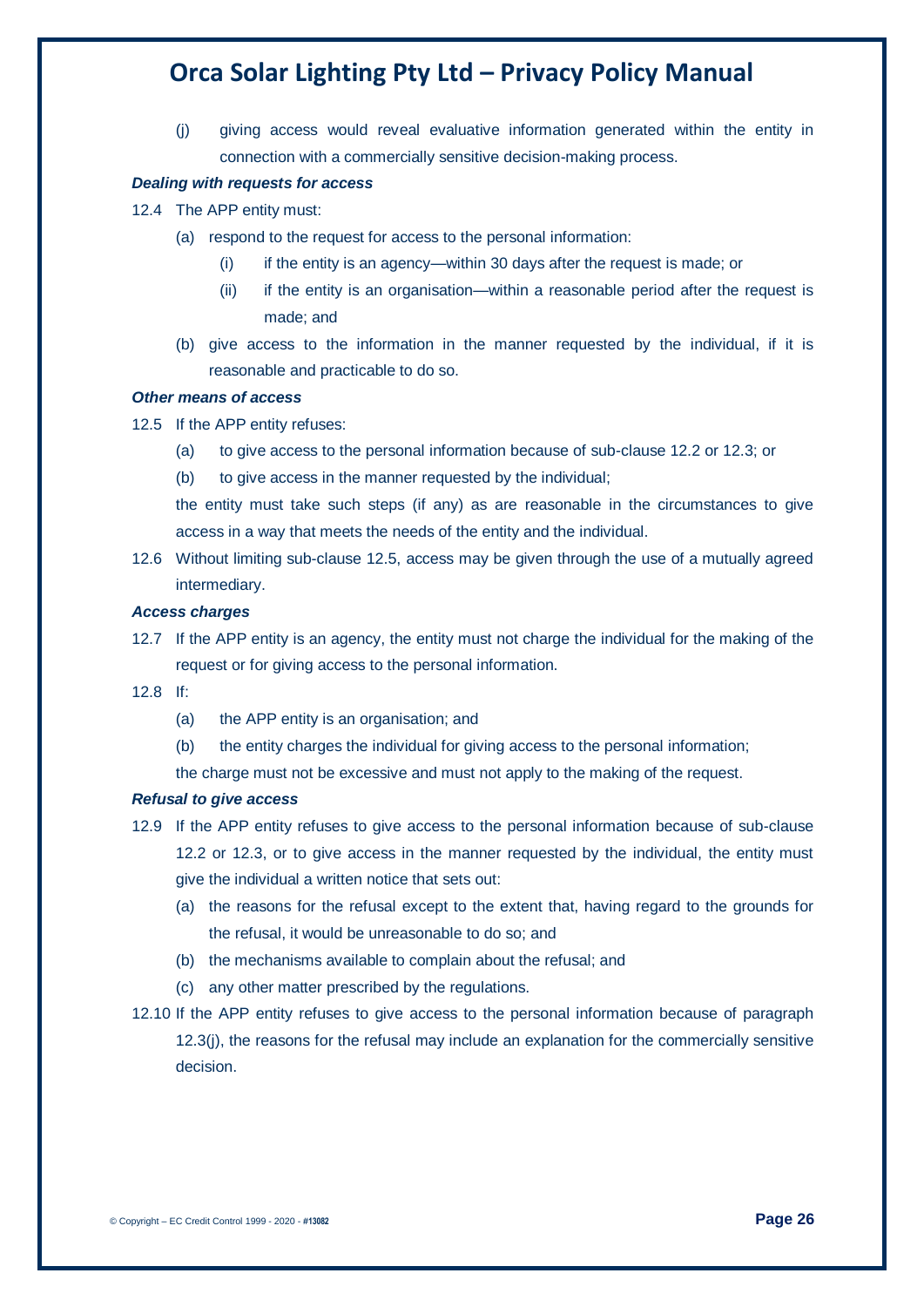## **Australian Privacy Principle 13 – correction of personal information**

## *Correction*

- 13.1 If:
	- (a) an APP entity holds personal information about an individual; and
	- (b) either:
		- (i) the entity is satisfied that, having regard to a purpose for which the information is held, the information is inaccurate, out of date, incomplete, irrelevant or misleading; or
		- (ii) the individual requests the entity to correct the information;

the entity must take such steps (if any) as are reasonable in the circumstances to correct that information to ensure that, having regard to the purpose for which it is held, the information is accurate, up to date, complete, relevant and not misleading.

#### *Notification of correction to third parties*

- 13.2 If:
	- (a) the APP entity corrects personal information about an individual that the entity previously disclosed to another APP entity; and
	- (b) the individual requests the entity to notify the other APP entity of the correction;

the entity must take such steps (if any) as are reasonable in the circumstances to give that notification unless it is impracticable or unlawful to do so.

#### *Refusal to correct information*

- 13.3 If the APP entity refuses to correct the personal information as requested by the individual, the entity must give the individual a written notice that sets out:
	- (a) the reasons for the refusal except to the extent that it would be unreasonable to do so; and
	- (b) the mechanisms available to complain about the refusal; and
	- (c) any other matter prescribed by the regulations.

## *Request to associate a statement*

- 13.4 If:
	- (a) the APP entity refuses to correct the personal information as requested by the individual; and
	- (b) the individual requests the entity to associate with the information a statement that the information is inaccurate, out of date, incomplete, irrelevant or misleading;

the entity must take such steps as are reasonable in the circumstances to associate the statement in such a way that will make the statement apparent to users of the information.

## *Dealing with requests*

13.5 If a request is made under sub-clause 13.1 or 13.4, the APP entity:

- (a) must respond to the request:
	- (i) if the entity is an agency—within 30 days after the request is made; or